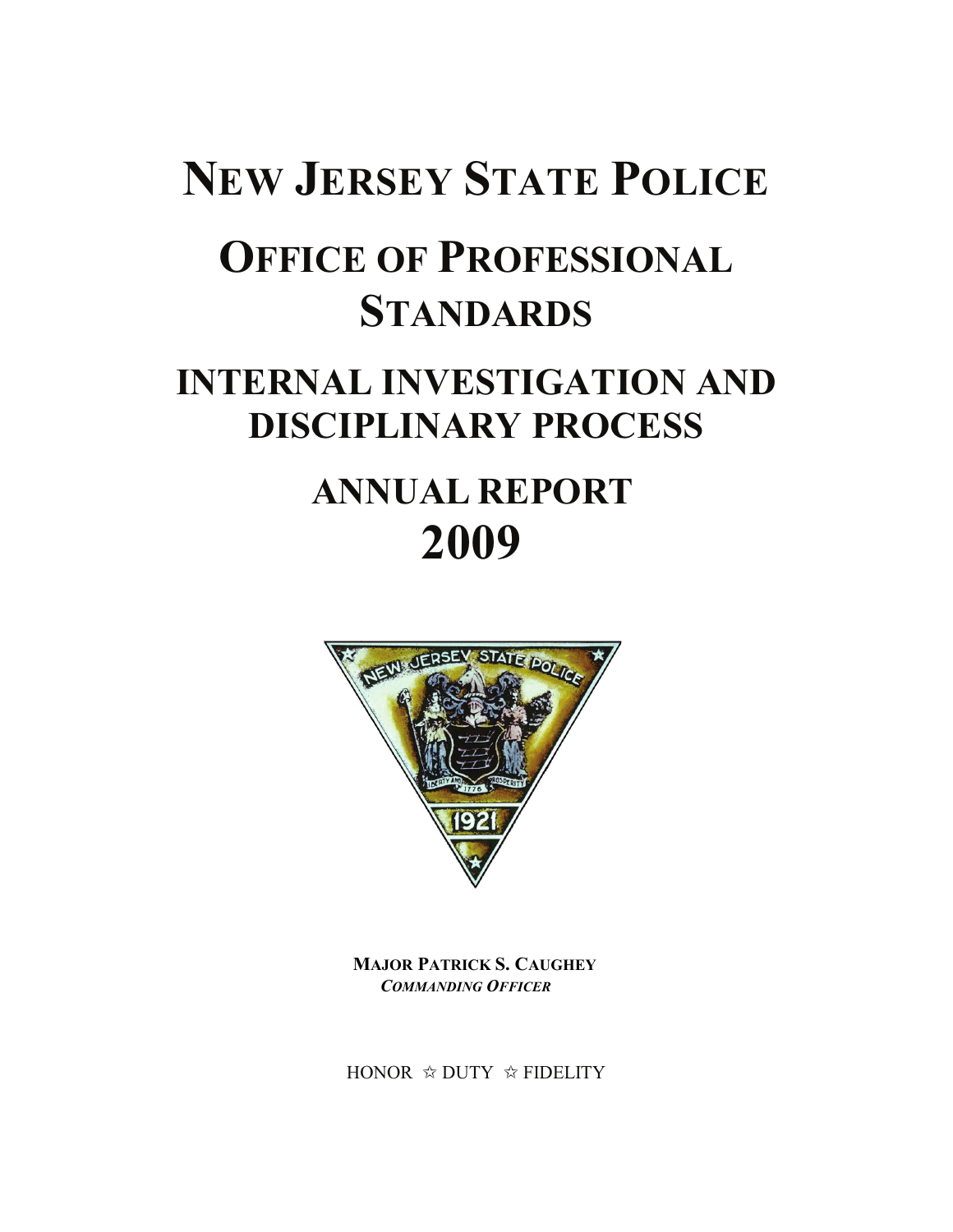| EEO / AA Investigations and/or Compliance Investigations Forwarded to O.P.S. 7 |
|--------------------------------------------------------------------------------|
|                                                                                |
|                                                                                |
|                                                                                |
|                                                                                |
|                                                                                |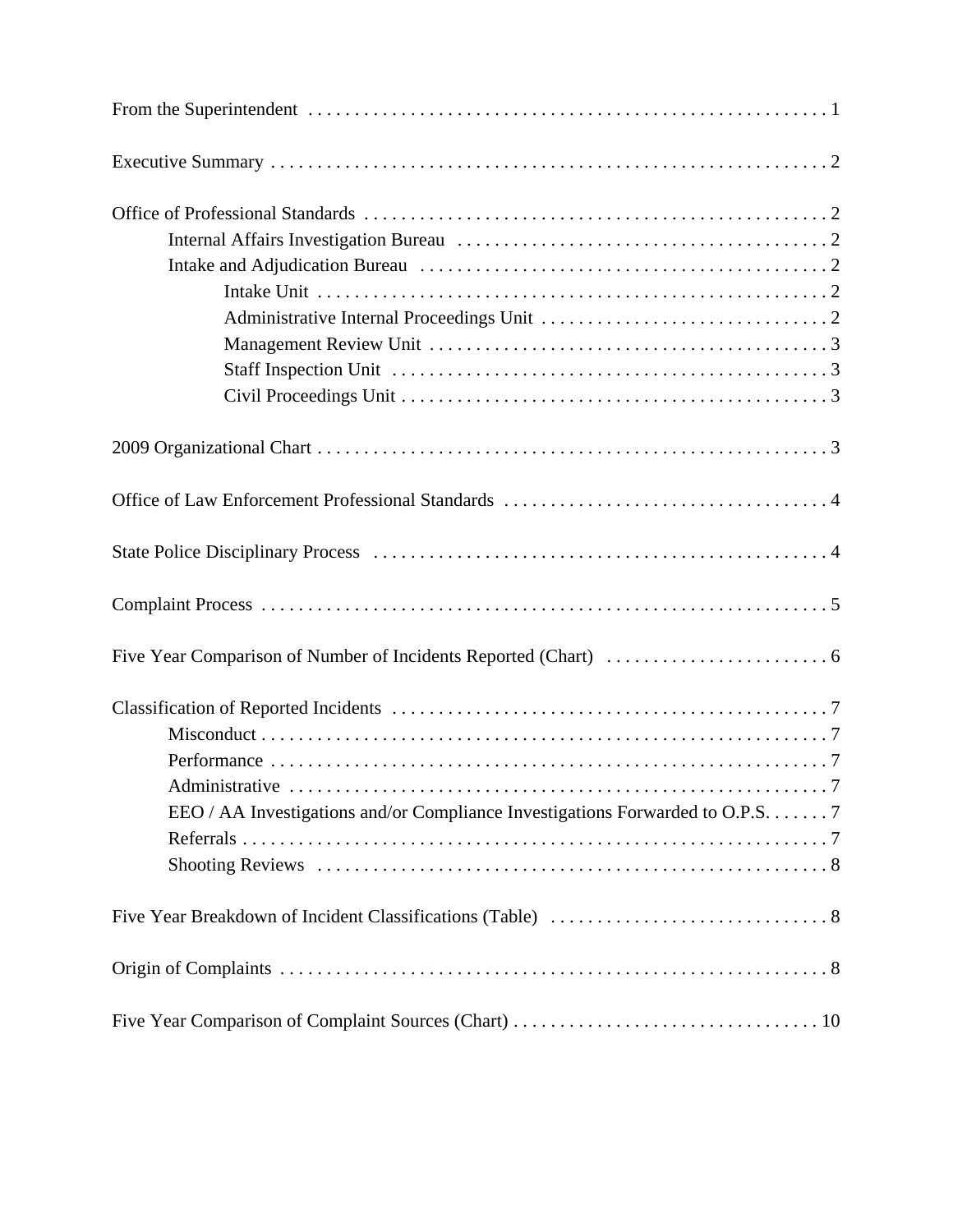| On-duty Conduct: State Police or |
|----------------------------------|
|                                  |
|                                  |
|                                  |
|                                  |
|                                  |
|                                  |
|                                  |
|                                  |
|                                  |
|                                  |
|                                  |
|                                  |
|                                  |
|                                  |
|                                  |
|                                  |
| 20                               |
|                                  |
|                                  |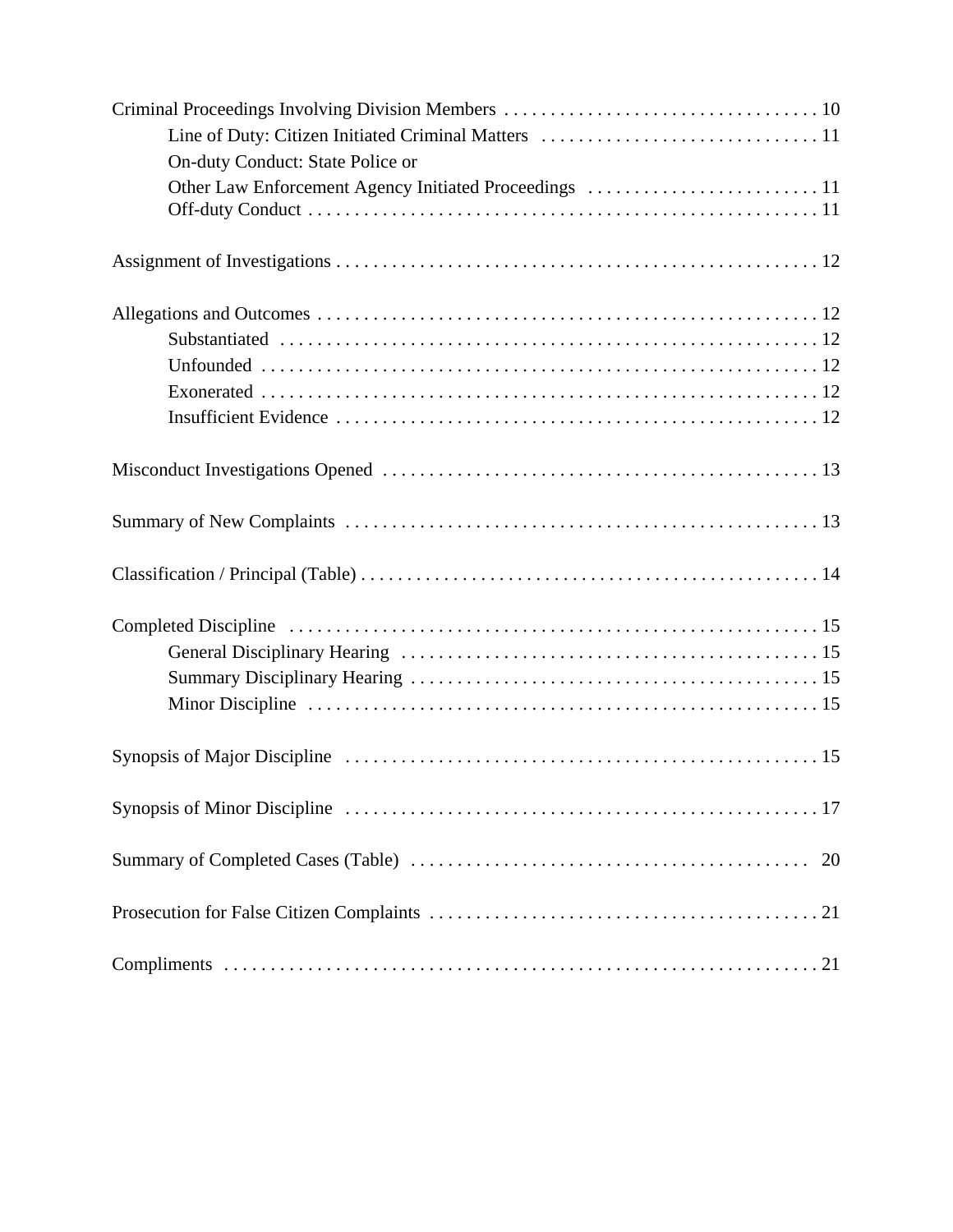#### **FROM THE SUPERINTENDENT...**

I am pleased to present the Governor, the Legislature and the citizens of New Jersey with the New Jersey State Police, *2009 Office of Professional Standards Annual Report* ("*the report*"). The State Police began producing this report in the year 2000 in response to legislation providing the public with an ability to examine the internal affairs function of the State Police and be reassured that it is truly operating in a trustworthy and acceptable manner. This year is no exception. Herein, the reader will find clearly presented topics, including descriptions of the current Office of Professional Standards (OPS) Table of Organization and related office functions, an explanation of the classification process for all reportable incidents, the system by which incidents are addressed and disposed of, and finally, a detailed analysis of the data compiled during 2009.

A law enforcement entity in a democratic society can tie its effectiveness directly to the level of trust it enjoys within the community it serves. A significant factor in gaining and maintaining that trust is ensuring that there is a strict allegiance to a highly professional and transparent internal affairs function. It follows that the execution of the internal affairs function within a professional law enforcement entity presents challenges that require constant and consistent vigilance. I believe that a fair review of the *2009 Annual Report* will support the conclusion that the New Jersey State Police maintains that level of vigilance.

This introduction will not restate all of the facts, figures and analysis articulated in this report, other than to remind the reader that *troopers* of the New Jersey State Police engaged in more than 1.3 million police/citizen contacts during the calendar year 2009. Any single complaint reported to the OPS that was generated within that vast number of contacts was, without exception, assigned a number, classified, and addressed in accordance with established highly-reputable best practices.

In addition to adhering to best practices, we conduct further system checks and balances through an auditing process conducted by the Office of Law Enforcement Professional Standards (OLEPS), Office of the Attorney General. Twice annually, the OLEPS conducts a comprehensive audit of the OPS functions, including a thorough critique of all misconduct cases closed during the period under review. To date, these audits support the conclusion that the OPS continues to operate at a high level of proficiency and police accountability.

My personal commitment to the mission of the Office of Professional Standards is unwavering. I want to express my sincere appreciation for the hard work and dedication of the men and women of that office as, once again, I present to you the *2009 Office of Professional Standards Annual Report*.

Honor, Duty, and Fidelity

Joseph R. Fuentes Colonel Superintendent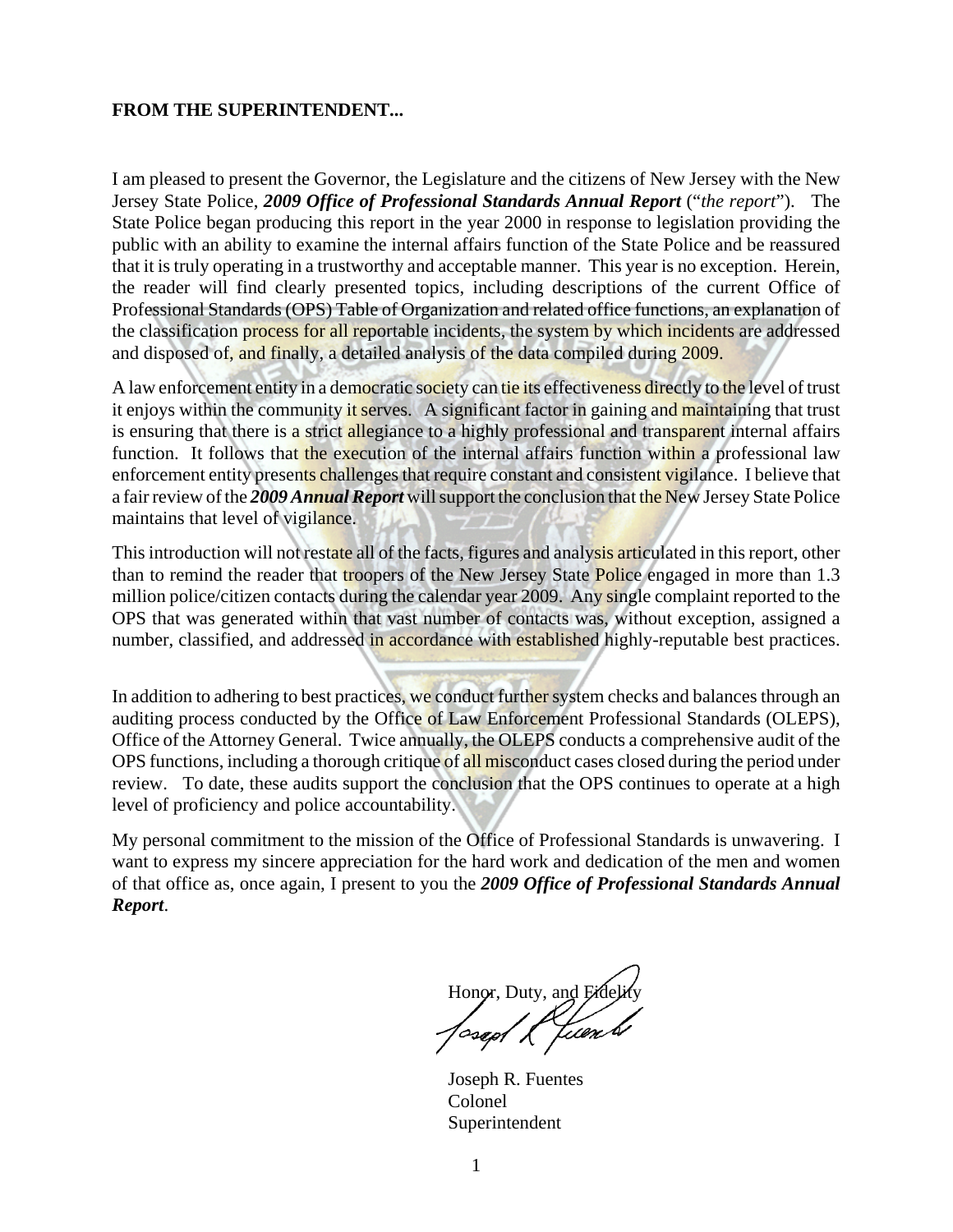#### **EXECUTIVE SUMMARY**

This report is intended to provide the Governor, State Legislature, the citizens of the State of New Jersey and all other interested parties a brief history of the State Police internal affairs process and a comprehensive look at the disciplinary system employed by the Division. Included in the report are explanations of how the Division receives complaints, classifies the allegations, assigns cases for investigation and adjudicates substantiated charges against enlisted members. The report also provides overviews of major and minor discipline imposed in 2009 as the result of substantiated allegations and other actions taken by the Division to address aberrant behavior.

## **OFFICE OF PROFESSIONAL STANDARDS**

In 1999, the Attorney General's Office conducted a review of the Division's disciplinary system. As a result of this review, the Internal Affairs Bureau was reorganized and the Office of Professional Standards was established. The investigative and adjudication functions were transferred from the Division Staff Section and placed under the control of a major, reporting directly to the Superintendent. During 2001, the Division Standing Operating Procedure that governs the Office of Professional Standards was completely revised, and the new policy was adopted in January 2002. This revision ultimately resulted in the formation of two distinct bureaus within the office. On December 31, 2009, the Office of Professional Standards consisted of sixty (60) persons. This includes nine (9) professional support personnel and fifty-one (51) enlisted persons.

#### **INTERNAL AFFAIRS INVESTIGATION BUREAU**

The Internal Affairs Investigation Bureau is responsible for investigating all misconduct complaints made against enlisted members of the State Police. This bureau is commanded by a captain, holding the position of bureau chief. The bureau also has an assistant bureau chief, holding the rank of lieutenant. In addition, there are regional field units staffed with investigators which are located in northern, central and southern regions of New Jersey.

#### **INTAKE AND ADJUDICATION BUREAU**

The Intake and Adjudication Bureau is commanded by a captain, as bureau chief, and a lieutenant, as assistant bureau chief. The bureau is divided into five (5) units with varying responsibilities:

**The Intake Unit:** Accepts, classifies, and assigns or refers all reportable incidents received by the Office of Professional Standards. This unit is also responsible for notifying complainants of the Division's response to the complaints.

**The Administrative Internal Proceedings Unit:** Responsible for the adjudication of substantiated allegations, convening disciplinary hearings, and acts as a liaison between the Office of Professional Standards and the Office of the Attorney General, the Office of Law Enforcement Professional Standards and the Office of Administrative Law.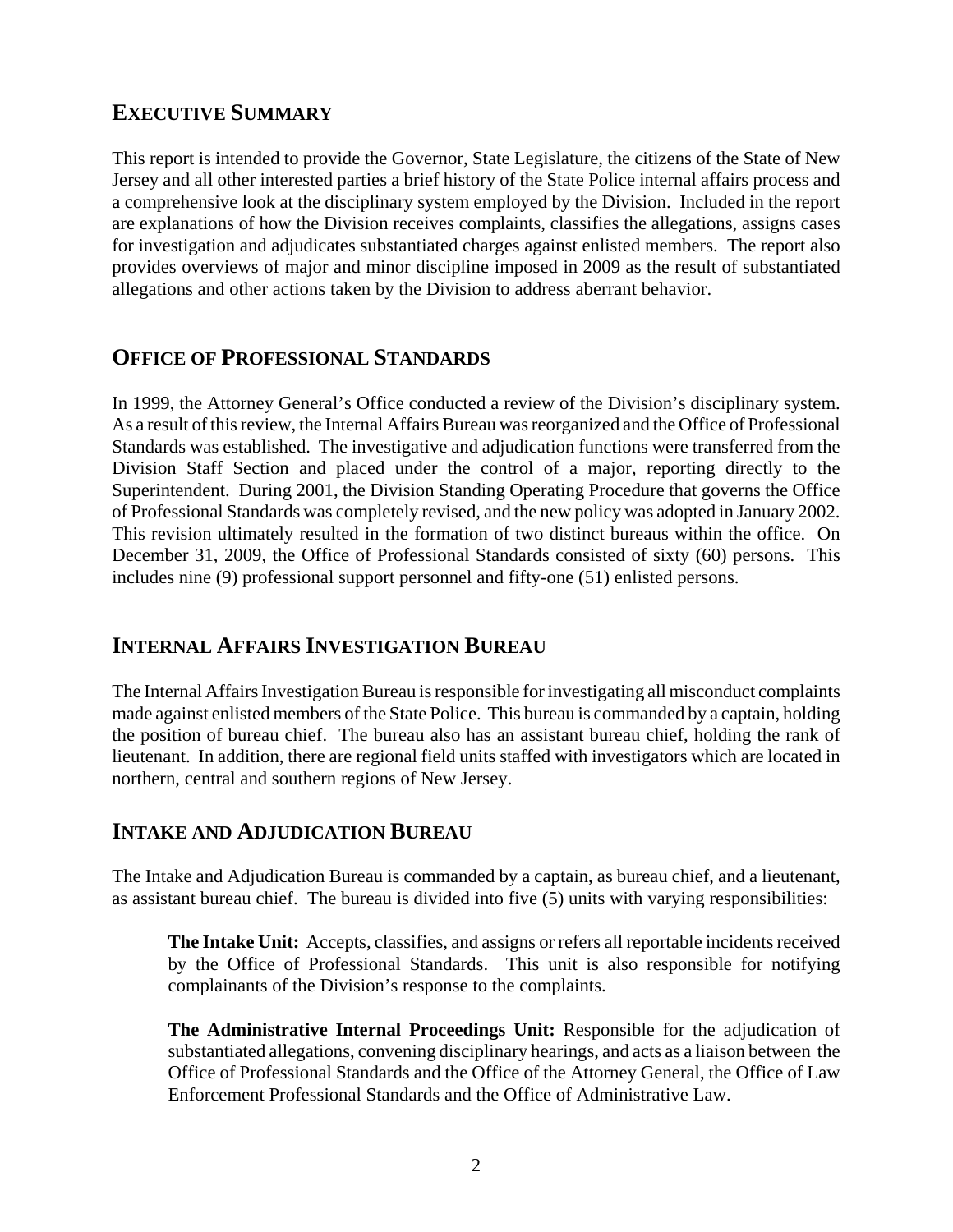**The Management Review Unit:** Responsible for the design, implementation, documentation, evaluation, and improvement of the Division's internal controls. The unit also assists sections and bureaus in developing systems of review for the cost effective use of resources and reviews all procedures concerning division financial accounts.

**The Staff Inspection Unit:** Responsible for instructing field officers in proper inspection techniques, reviewing inspection reports submitted by field supervisors, conducting evidence and administration inspections of stations and field units, and examining supervisory mobile video recording reviews.

**The Civil Proceedings Unit:** Responsible for recording, classifying, and tracking all civil actions filed against the Division or its individual members. The unit reviews and forwards to the proper agency all requests for legal representation, whether criminal or civil. Further, the unit acts as a liaison between the Superintendent's Office, the Chief of Staff and the Office of Professional Standards Commanding Officer, to the appropriate entities of the Attorney General's Office regarding civil litigation matters. In addition, the unit compiles and provides, in a timely and thorough manner, all requests for discovery demands in civil litigation to the Attorney General's Office. The Unit is also charged with researching policies, procedures, training and disciplinary issues in relation to legal matters concerning the Division. Finally, the unit ensures all requests for public records are handled in accordance with the procedures set forth in S.O.P. D4, Open Public Records Act.

## **Office of Professional Standards 2009 Organizational Chart**

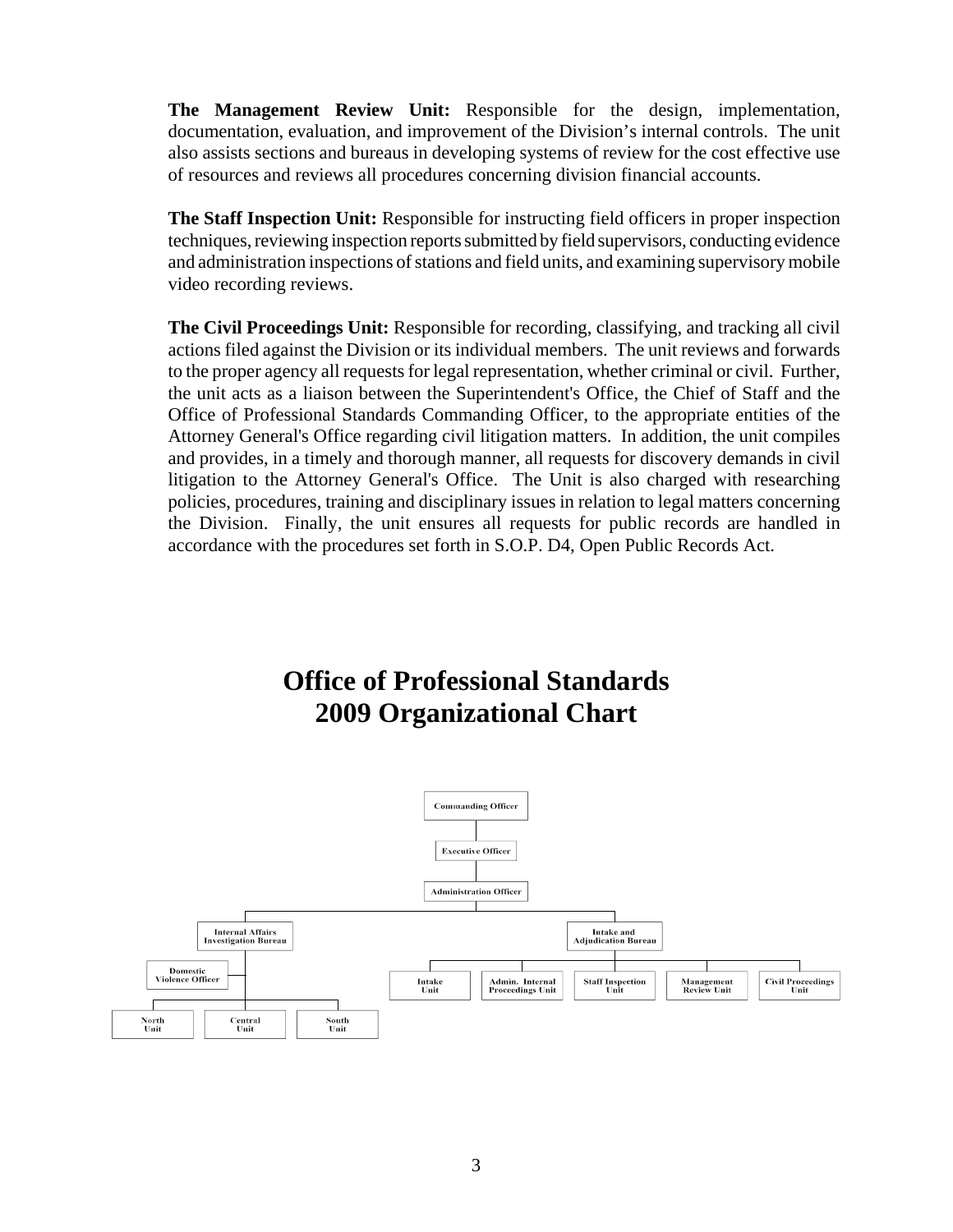## **OFFICE OF LAW ENFORCEMENT PROFESSIONAL STANDARDS**

In recognition of the strong public policy interest in perpetuating the quality and standards established under the 1999 Consent Decree, on August 27, 2009, the Legislature enacted the Law Enforcement Professional Standards Act of 2009, L. 2009, c. 52:17B-222 et seq. The Act established the Office of Law Enforcement Professional Standards within the OAG and assumed the functions that had been performed by the independent monitoring team under the consent deree.

As part of its statutory responsibilities, OLEPS reviews all Division rules, regulations, standard operating procedures and operations instructions relating to the consent decree. This ensures that the Division maintains or enhances its practices on matters pertaining to any applicable nondiscriminatory policy established by the Attorney General affecting, for example, the law of arrest and search and seizure, documentation of motor vehicle stops and other law enforcement activities occurring during the course of the motor vehicle stops.

The Act further authorizes OLEPS to conduct operations audits and independent analyses of data, as necessary, to identify any potential disparity in enforcement and systematic problems that may exist affecting the integrity of motor vehicle stops, post-stop enforcement actions, supervision of patrol activities, training provided to Division members assigned to patrol duties, investigations of alleged misconduct and any other matters affecting the integrity of the Division. Based on its audits, OLEPS is required to prepare a biannual report that evaluates the Division's compliance with relevant performance standards and procedures that include aggregate statistics on the Division's traffic enforcement activities and procedures, segregated by Division station and providing aggregate data on race and ethnicity of the civilians involved. The biannual report also provides aggregate data regarding misconduct investigations, and the number of external, internal and total complaints received and the disposition of those complaints.

The Attorney General and the Division are dedicated to serving the public and of providing the most vigorous, lawful, and nondiscriminatory implementation of law enforcement practices and procedures possible.

## **STATE POLICE DISCIPLINARY PROCESS**

The New Jersey State Police is a statewide police organization that provides a full range of police services. As an employer, the Division is comprised of four thousand, three hundred and seventyeight (4,378) employees including three thousand and thirty-one (3,031) sworn members, and one thousand, three hundred and forty-seven  $(1,347)$  civilian members.<sup>1</sup>

Due to the unique mission of the State Police, the Office of Professional Standards is tasked with handling internal complaints as well as those as those from the public regarding troopers' conduct, as well as allegations of criminal conduct by members. In 2009, troopers were involved in excess of 1.3 million police/citizen contacts. Many of these interactions were routine; many involved stressful and critical situations.

**<sup>1</sup>** As of December 2009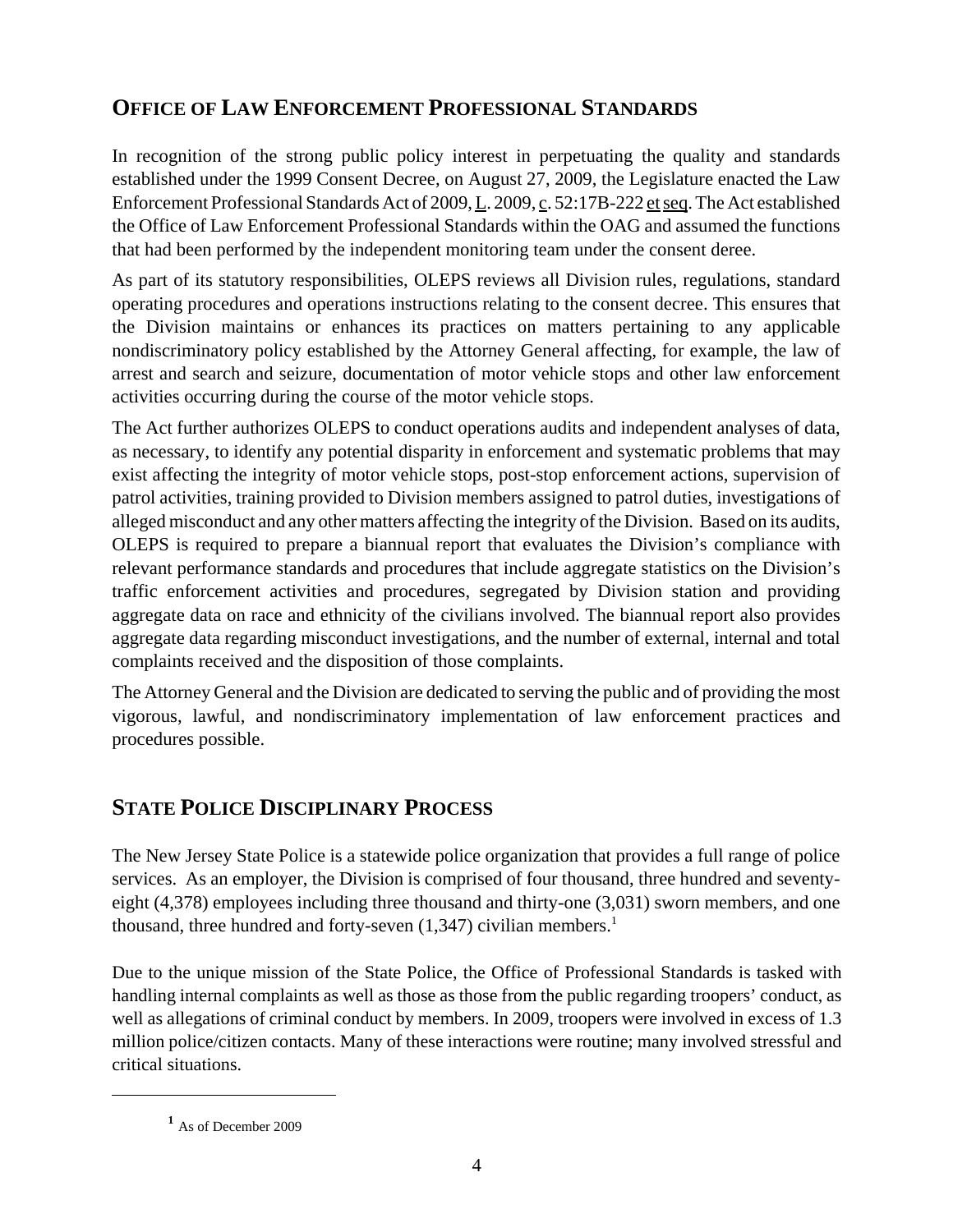The disciplinary system of the New Jersey State Police is unique within the state. The New Jersey Supreme Court has recognized:

Unlike the comparably routine issues of discipline that might arise in connection with employees in other departments of state government, the discipline of state troopers implicates not only the proper conduct of those engaged in the most significant aspects of law enforcement, involving the public safety and the apprehension of dangerous criminals, but also the overall effectiveness, performance standards, and morale of the State Police. As such, discipline of state troopers involves the most profound and fundamental exercise of managerial prerogative and policy. $^2$ 

The statistics and cases embodied in this report represent all disciplinary matters involving troopers. It would be inaccurate to attribute the sum of these statistics and cases to allegations solely arising from citizen complaints alleging line of duty misconduct on the part of a trooper. The statistics also include internally generated allegations of violations of the Division's Rules and Regulations, as well as complaints of misconduct while off-duty.

## **COMPLAINT PROCESS**

The New Jersey State Police accepts, reviews, and responds to all complaints received from the public, including anonymous complaints, complaints from third-party witnesses and complaints from parties not directly involved in the incident.

Complaints may be made in person at any State Police facility, by telephone, fax or through regular mail. The Office of Professional Standards does not accept direct e-mail complaints; however, other State Agencies do, such as Citizen Services of the Office of the Attorney General, who, in turn, will forward such complaints to the Division of State Police.

The Division continues its commitment to ensuring that members of the public have ease of access to the compliment/complaint system. In 1999, the State Police instituted and advertised a toll free hot line available twenty-four hours a day which goes directly to the Office of Professional Standards. In addition, every on-duty member interacting with the public is required to carry informational brochures and compliment/complaint forms which must be provided to anyone who objects to or compliments the troopers' conduct.

Further, the Office of Law Enforcement Professional Standards, within the Office of the Attorney General, which is external to the State Police, accepts and investigates complaints, providing an alternative to citizens concerned about complaining directly to the State Police. Each of these initiatives has continued to provide citizens significantly more opportunities to provide feedback, compliments or complaints about the operation of the Division and its personnel.

**<sup>2</sup>** State of New Jersey v. State Troopers Fraternal Association, 134 N.J. 393, 416 (1993)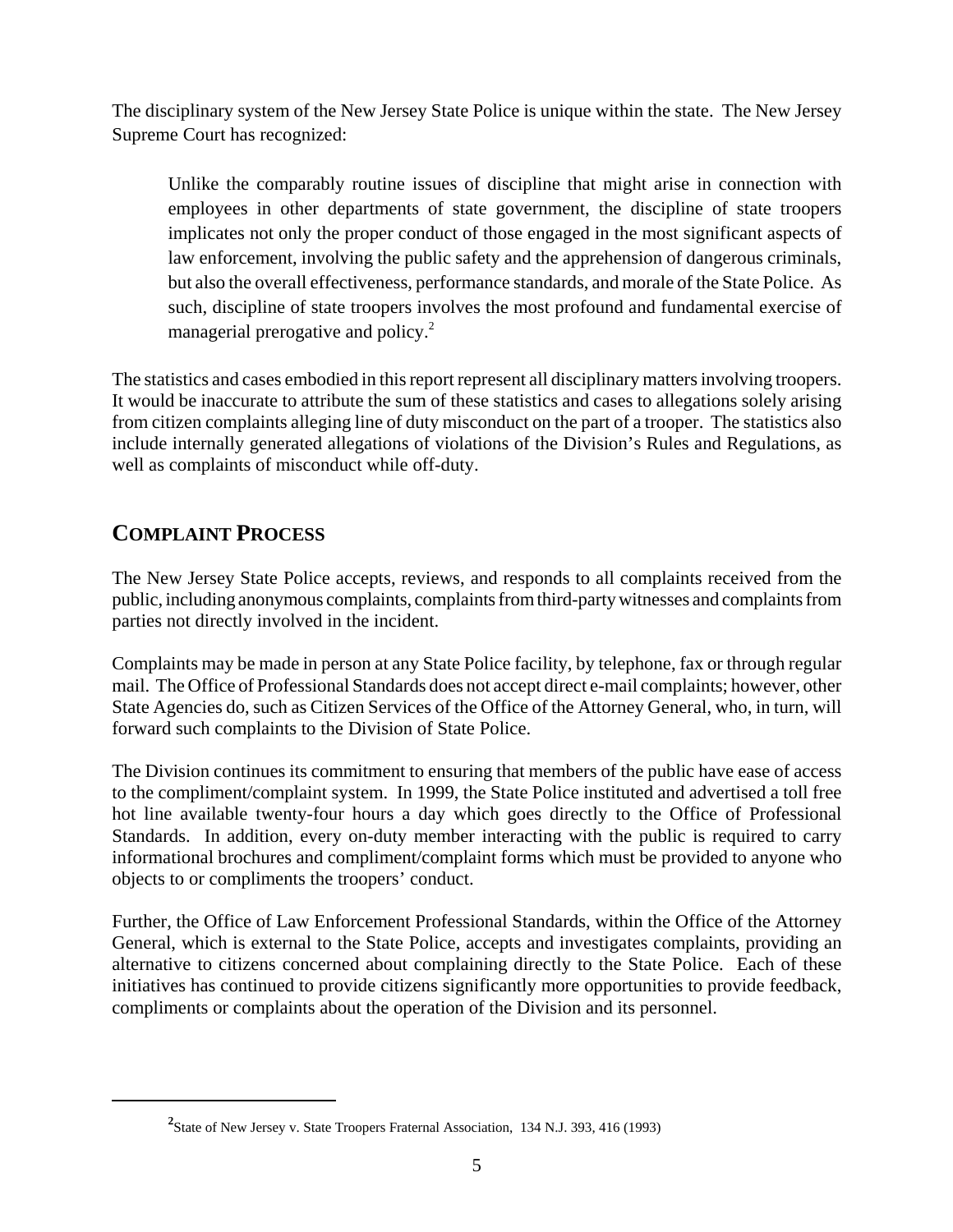As stated previously, the Intake Unit of the Office of Professional Standards is responsible for receiving, documenting, processing, classifying, and disseminating all complaints against sworn members of the New Jersey State Police alleging misconduct or violations of State Police Rules and Regulations. This includes complaints made by citizens, as well as employment-related disciplinary matters.

During 2009, eight hundred eighty-six (886) total incidents were reported and classified, as compared to nine hundred sixty-seven (967) in 2008. This represents a 8.4% decrease in the number of reportable incidents received in the year 2009 over those received in the year 2008, while the total number of the Division's enlisted personnel increased by three (3) members.



**Five Year Comparison of Number of Incidents Reported**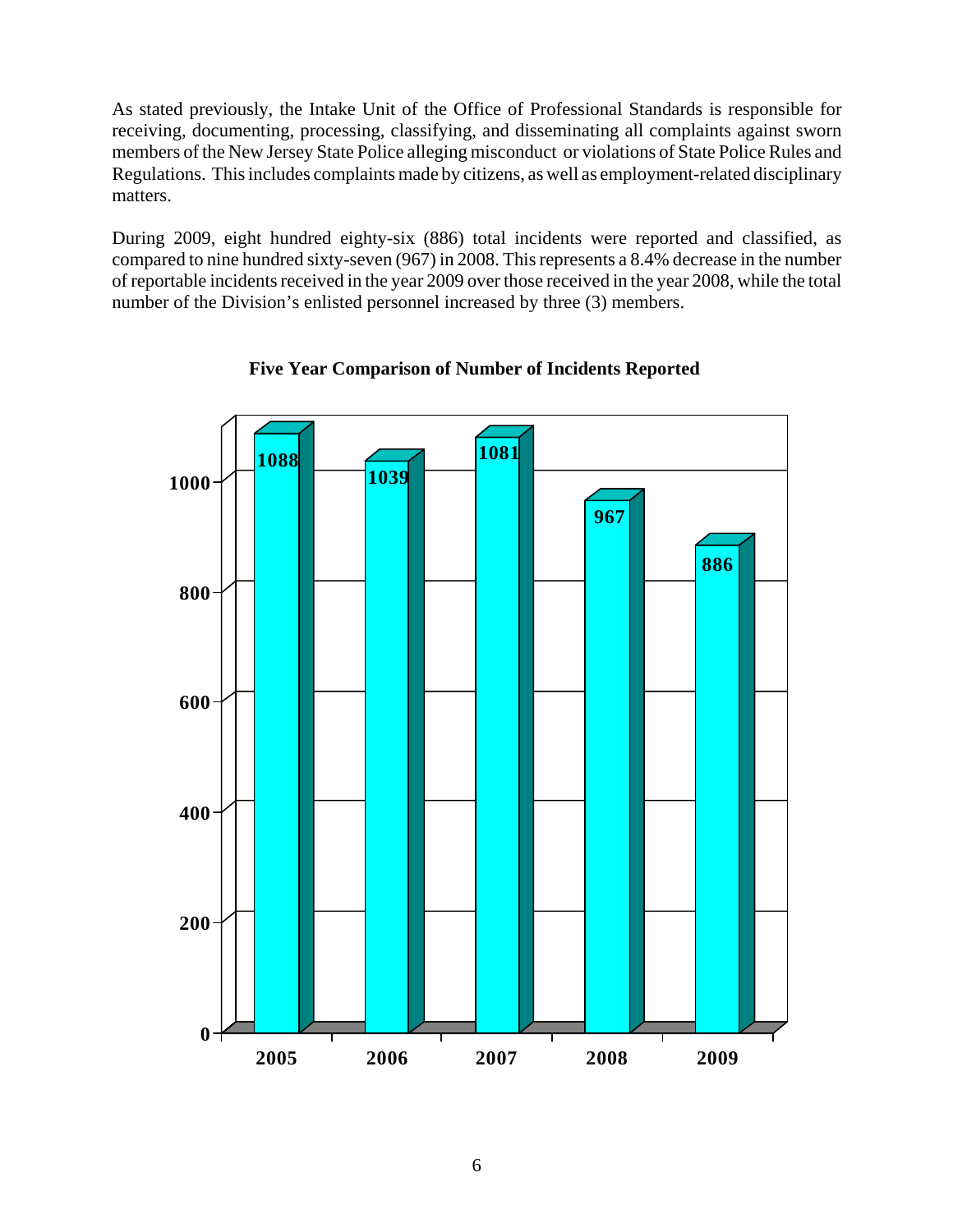#### **CLASSIFICATION OF REPORTED INCIDENTS**

When incidents are reported to the Office of Professional Standards, they are placed in one of seven (7) categories, after being reviewed by the Office of Professional Standards Command Staff members.

#### **MISCONDUCT**

When the Division receives a complaint that a trooper has committed a serious, willful, or wanton violation of the Division's Rules and Regulations, Standing Operating Procedures or any applicable federal or state statutes, the matter is classified as Administrative Misconduct and an Internal Investigation is initiated.

#### **PERFORMANCE**

When a complaint is reviewed and it is determined that an enlisted member of the Division may have committed a minor infraction, the matter is classified as a Performance Issue. These matters are returned to the member's command for resolution. The command is required to assign a supervisor not in the member's direct chain of command to handle the complaint. The supervisor is required to submit a Performance Incident Disposition Report to the Office of Professional Standards through his/her chain of command, detailing the corrective actions taken to resolve the issue.

#### **ADMINISTRATIVE**

When the Office of Professional Standards' review of the reported incident reveals that a trooper has not violated any of the Division's Rules and Regulations, Standing Operating Procedures or applicable federal or state laws, the incident is classified as an Administrative matter.

#### **EQUAL EMPLOYMENT OPPORTUNITY/ AFFIRMATIVE ACTION INVESTIGATIONS AND/OR COMPLIANCE INVESTIGATIONS**

When the Division's Office of Equal Employment Opportunity conducts an investigation in which allegations are substantiated against an enlisted member, or when the Compliance Unit within the Human Resource Management Bureau detects and substantiates a violation of the Division's medical leave policy, the cases are forwarded to the Office of Professional Standards for adjudication and disciplinary action.

#### **REFERRALS**

When the Division receives a complaint which does not involve a member of the New Jersey State Police, it refers the complaint to the proper authority and documents the transaction in the IA Pro database as a Non-Reportable Incident.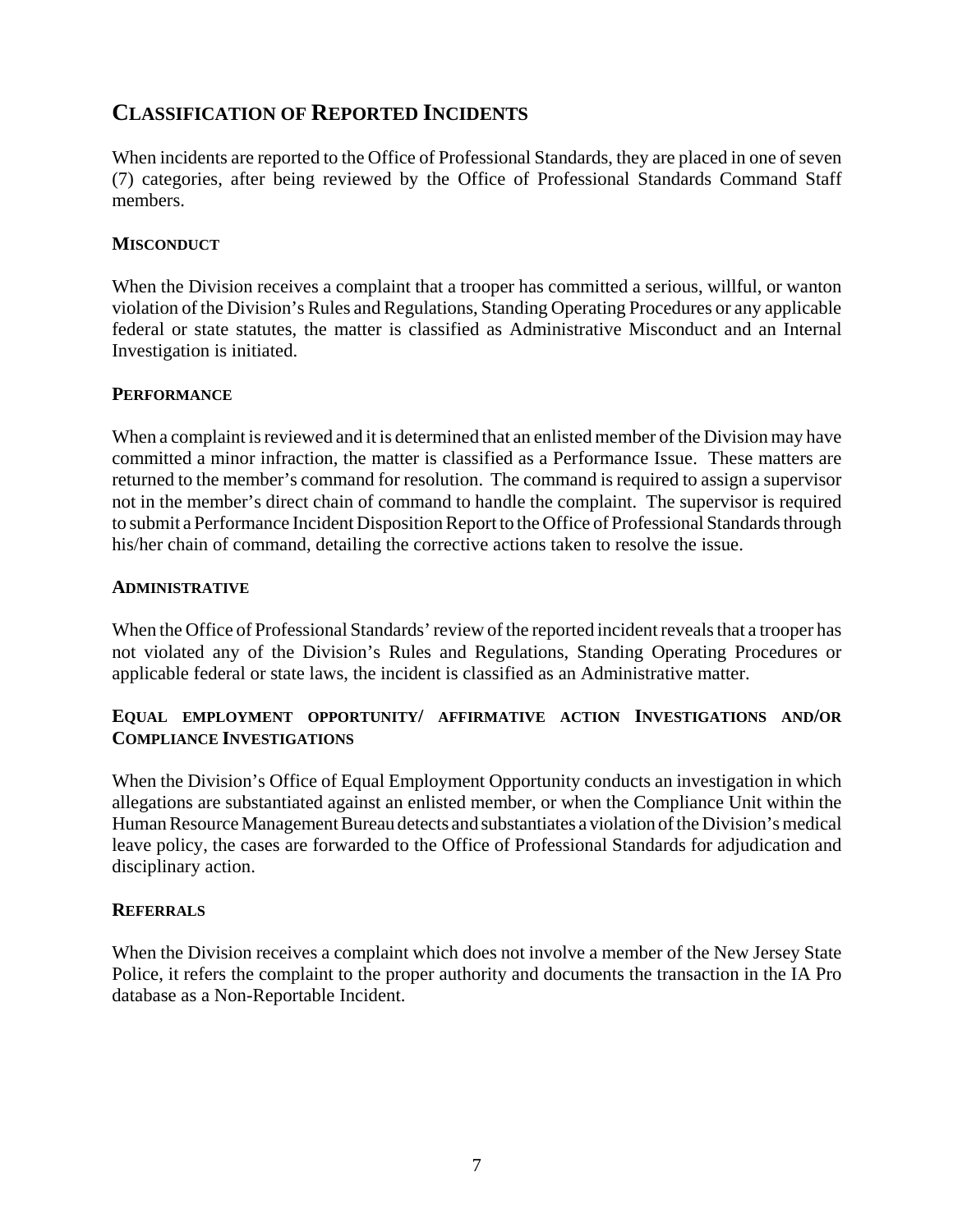#### **SHOOTING REVIEWS**

When a Division member is involved in a shooting, it is documented as an investigation and investigated by the Attorney General's Shooting Response Team and the State Police Major Crime Unit. When the Major Crime Unit completes their investigation, the case is reviewed by the Intake Unit for any violation of New Jersey State Police Rules and Regulations or Standing Operating Procedures.

|                                                        | 2005           | 2006     | 2007     | 2008           | 2009                        |
|--------------------------------------------------------|----------------|----------|----------|----------------|-----------------------------|
| <b>MISCONDUCT</b>                                      | 413            | 345      | 276      | 293            | 295                         |
| <b>PERFORMANCE</b>                                     | 277            | 220      | 290      | 226            | 183                         |
| <b>ADMINISTRATIVE ISSUES</b>                           | 398            | 472      | 503      | 408            | 373                         |
| <b>COMPLIANCE</b>                                      | $\overline{0}$ | $\theta$ | $\theta$ | $\Omega$       | $\overline{0}$              |
| <b>EEO/AA INVESTIGATIONS</b>                           | $\theta$       | 2        | 9        | 9              | 8                           |
| <b>NON- REPORTABLE INCIDENTS /</b><br><b>REFERRALS</b> |                |          | 2        | 29             | 25                          |
| <b>SHOOTING REVIEWS</b>                                |                |          | 1        | $\overline{2}$ | $\mathcal{D}_{\mathcal{L}}$ |
| <b>TOTALS</b>                                          | 1,088          | 1,039    | 1,081    | 967            | 886                         |

## **Five Year Breakdown of Incident Classifications**

## **ORIGIN OF COMPLAINTS**

In 2009, of the two hundred and ninety-five (295) total misconduct complaints, two hundred and fourteen (214) (73%) were initiated by members of the public and eighty-one (81) (27%) were initiated internally. Of the misconduct complaints initiated by the public, eighty-six (86) (40%) involved citizens who had been arrested or issued a motor vehicle summons by a member of the State Police. In addition, the Office of Professional Standards received one hundred and eighty-three (183) reportable incidents which were classified as Performance Issues; one hundred and sixty-six (166) (91%) of these complaints were initiated by members of the public and seventeen (17) (9%) were initiated internally.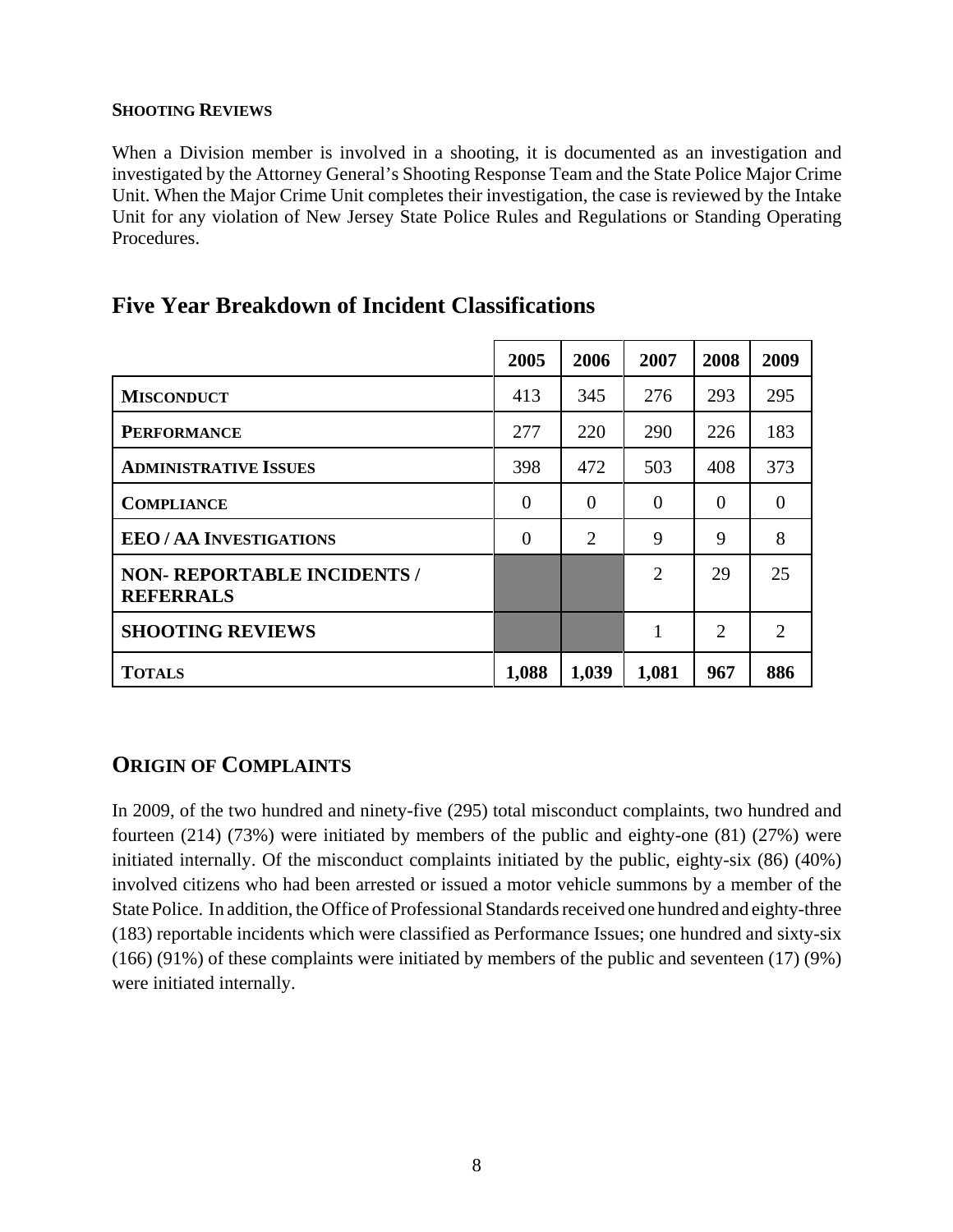In 2008, of the two hundred and ninety-three (293) total misconduct complaints, two hundred and eighteen (218) (74%) were initiated by members of the public and seventy-five (75) (26%) were initiated internally. Of the misconduct complaints initiated by the public, eighty-five (85) (39%) involved citizens who had been arrested or issued a motor vehicle summons by a member of the State Police. In addition, the Office of Professional Standards received two hundred and twenty-six (226) reportable incidents which were classified as Performance Issues; two hundred and thirteen (213) (94%) of these complaints were initiated by members of the public and thirteen (13) (6%) were initiated internally.

In 2007, of the two hundred and seventy-six (276) total misconduct complaints, one hundred and eighty-seven (187) (68%) were initiated by members of the public and eighty-nine (89) (32%) were initiated internally. Of the misconduct complaints initiated by the public, one hundred and twentynine (129) (69%) involved citizens who had been arrested or issued a motor vehicle summons by a member of the State Police. In addition, the Office of Professional Standards received two hundred and ninety (290) reportable incidents which were classified as Performance Issues; two hundred and sixty-eight (268) (92%) of these complaints were initiated by members of the public and twenty-two (22) (8%) were initiated internally.

In 2006, of the three hundred and forty-five (345) total misconduct complaints, two hundred and twenty-six (226) (66%) were initiated by members of the public and one hundred and nineteen (119) (34%) were initiated internally. Of the misconduct complaints initiated by the public, one hundred and thirty-one (131) (58%) involved citizens who had been arrested or issued a motor vehicle summons by a member of the State Police. In addition, the Office of Professional Standards received two hundred and twenty (220) reportable incidents which were classified as Performance Issues; one hundred and ninety-eight (198) (90%) of these complaints were initiated by members of the public and twenty-two (22) (10%) were initiated internally.

In 2005, of the four hundred and thirteen (413) total misconduct complaints, two hundred and eighty-six (286) (69%) were initiated by members of the public and one hundred and twenty-seven (127) (31%) were initiated internally. Of the misconduct complaints initiated by the public, one hundred and fifty-two (152) (53%) involved citizens who had been arrested or issued a motor vehicle summons by a member of the State Police. In addition, the Office of Professional Standards received two hundred and seventy-seven (277) reportable incidents which were classified as Performance Issues; two hundred and fifty-one (251) (91%) of these complaints were initiated by members of the public and twenty-six (26) (9%) were initiated internally.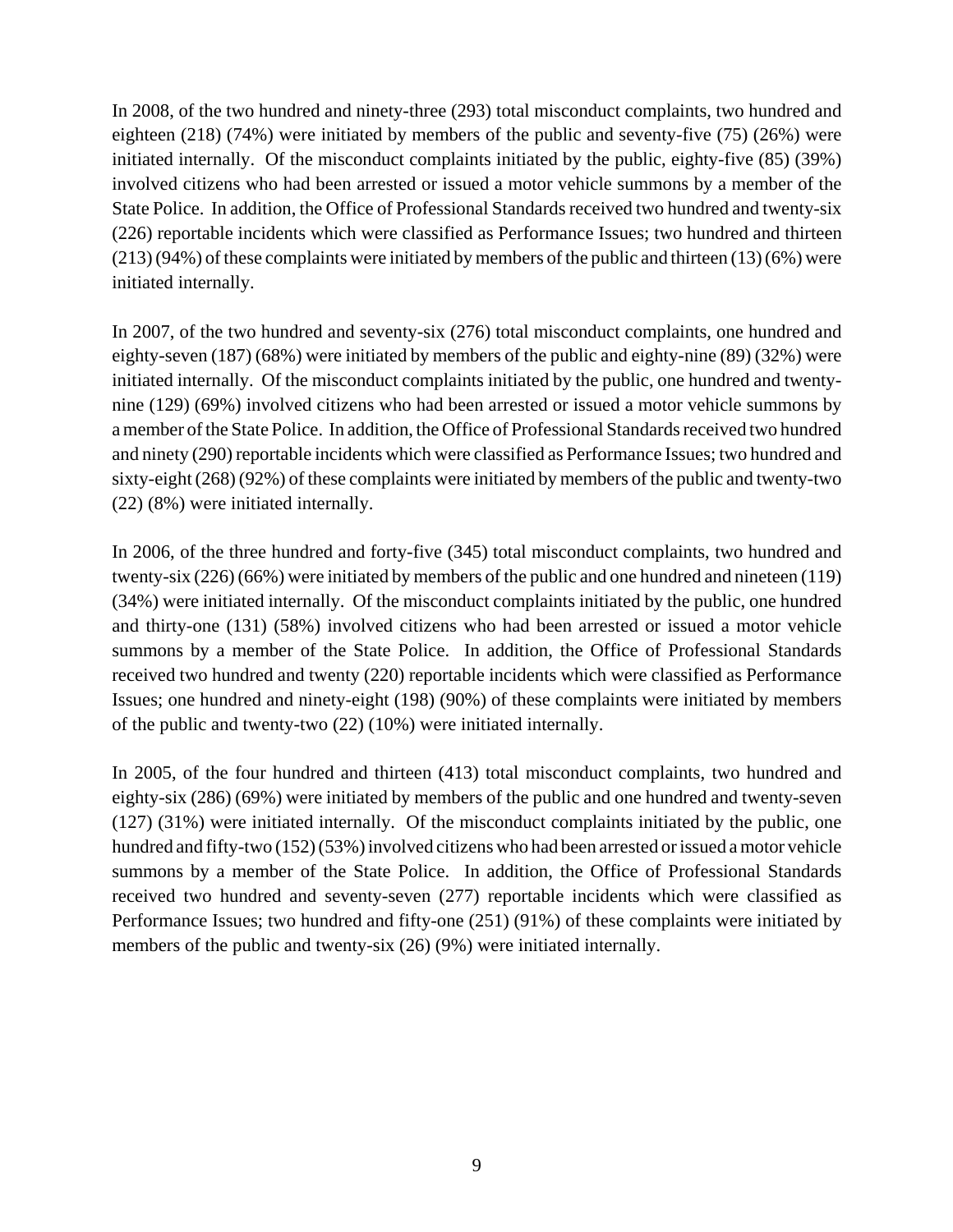## FIVE YEAR COMPARISON OF COMPLAINT SOURCES

#### FOR MISCONDUCT AND PERFORMANCE MATTERS

For the purposes of the chart displayed below, the cumulative number of Misconduct Complaints and Performance Issues is being used.



#### **CRIMINAL PROCEEDINGS INVOLVING DIVISION MEMBERS**

The Office of Professional Standards also investigates all matters in which a member of the State Police has become the subject of a criminal proceeding. Criminal proceedings arise in a variety of ways. They can be initiated as a result of an investigation by Office of Professional Standards personnel; they may be the result of state or federal criminal investigations; they may arise from offduty matters; or they may be the result of counter-complaints filed against a trooper by a defendant, after the defendant has been arrested or charged by a trooper.

The following paragraphs outline the criminal matters pending against members of the Division between January 1, 2009, and December 31, 2009. Each matter is also the subject of a pending internal investigation.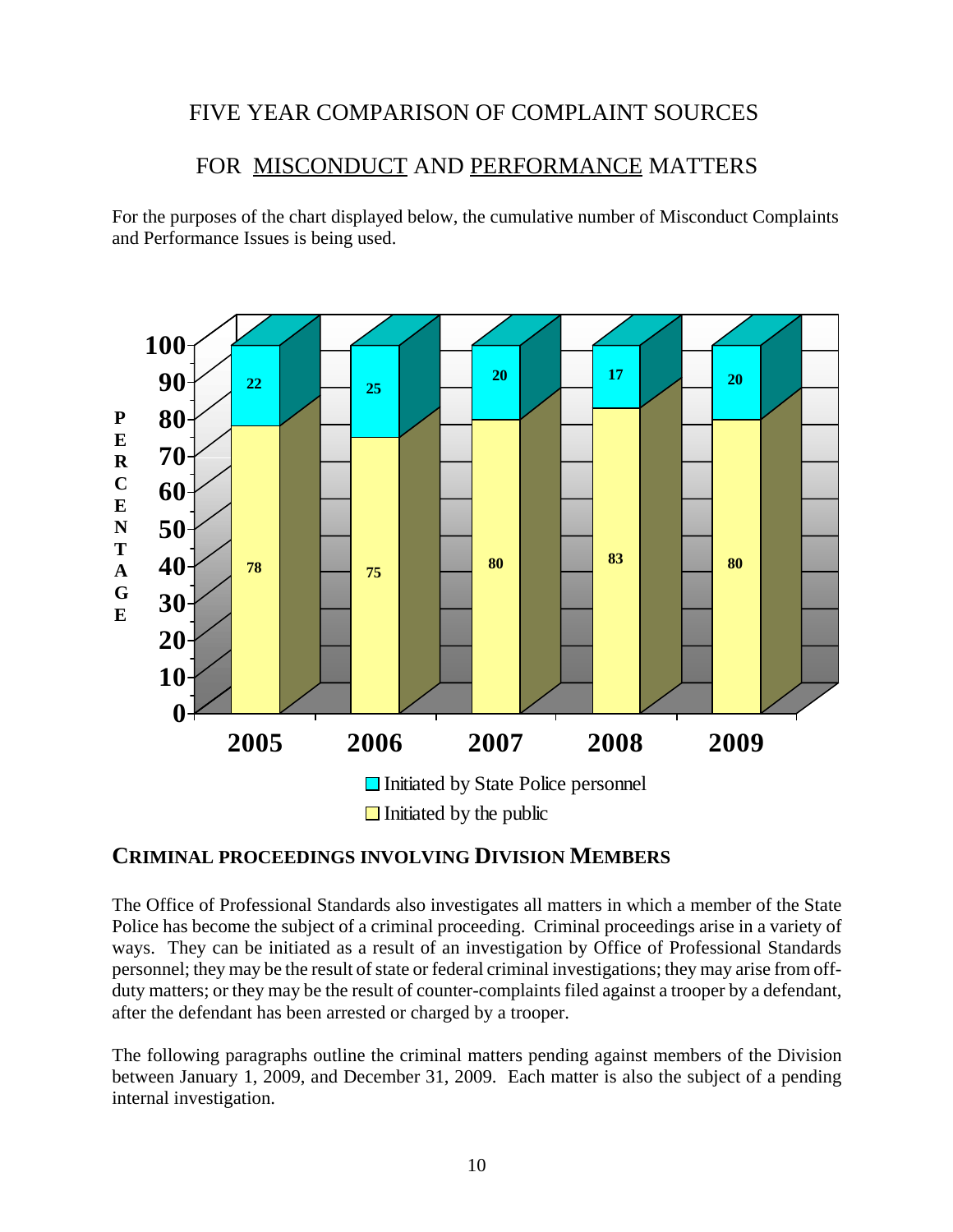#### **LINE OF DUTY: CITIZEN INITIATED CRIMINAL MATTERS**

On occasion, criminal charges are filed by citizens against members of the Division for incidents alleged to have occurred on-duty. Some complaints are filed by individuals who were charged with motor vehicle and/or criminal offenses by a member. These cases are reviewed and a determination is made as to whether the members' actions were within the scope of their official duties and therefore legally defendable.

A criminal complaint was signed against a member for simple assault.

#### **ON-DUTY CONDUCT: STATE POLICE OR OTHER LAW ENFORCEMENT AGENCY INITIATED PROCEEDINGS**

In some cases, a member is criminally charged for on-duty conduct by the State Police or other law enforcement agency and/or there has been a finding that the member's behavior fell outside the scope of the member's official duties.

A criminal complaint was signed against a member for official misconduct, sexual assault and criminal restraint, by another agency in 2009.

#### **OFF-DUTY CONDUCT**

These cases represent criminal or disorderly persons offenses filed against Division members acting in an off-duty capacity and not related in any way to the performance of their State Police duties. During 2009, the following off-duty incidents were investigated:

A criminal complaint was signed against a member for simple assault and trespassing.

A criminal complaint was signed against a member for harassment.

A criminal complaint was signed against a member for possession of a defaced firearm.

A criminal complaint was signed against a member for possession of a controlled dangerous substance.

A criminal complaint was signed against a member for simple assault, leaving the scene of an motor vehicle accident with injuries, reckless endangerment and resisting arrest.

A criminal complaint was signed against a member for simple assault.

Five (5) motor vehicle complaints were signed against members for driving under the influence of alcohol and/or drugs.

Although some of the criminal charges listed above have been judicially dismissed, the troopers involved may still face Division administrative charges.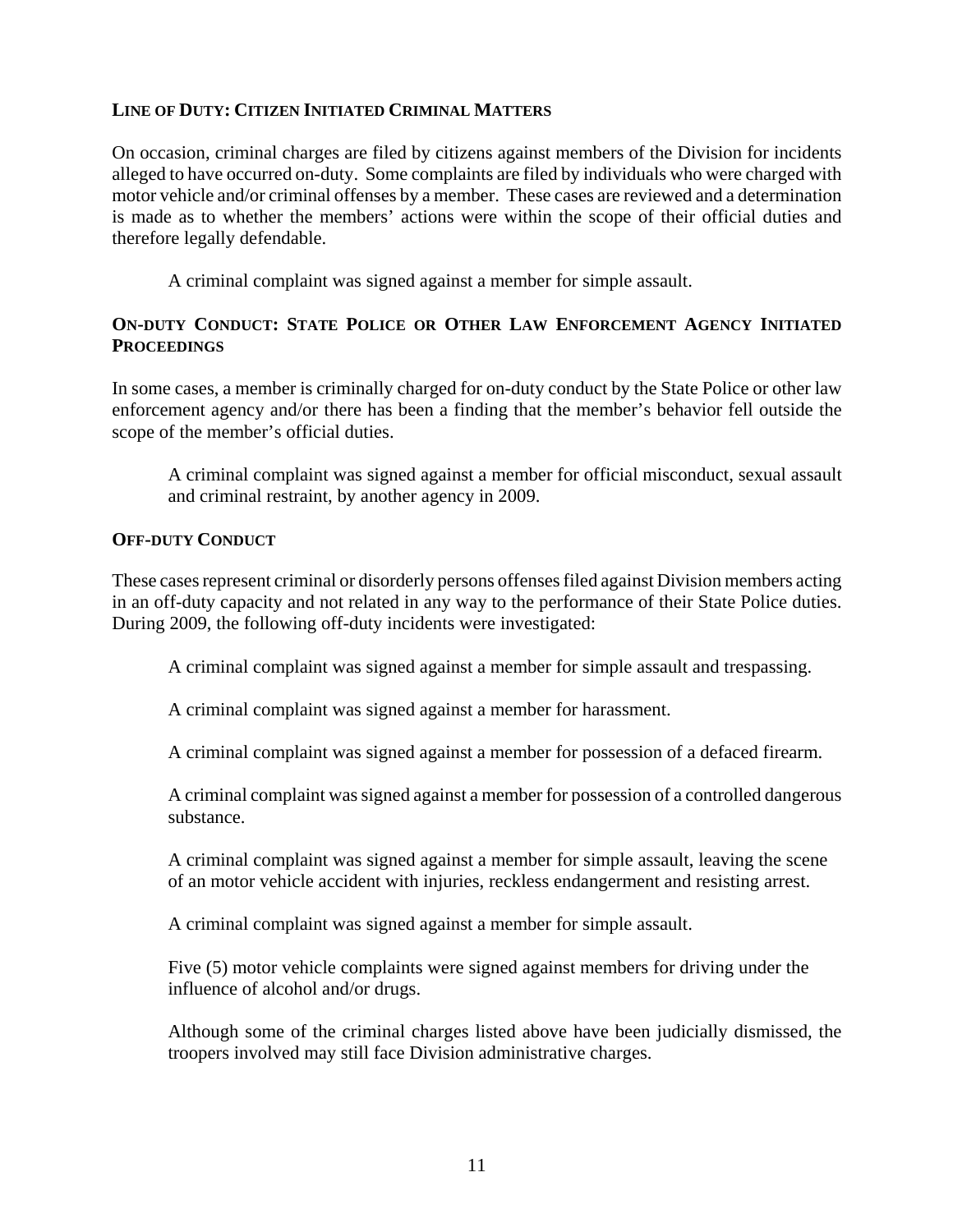#### **ASSIGNMENT OF INVESTIGATIONS**

Of the two hundred and ninety-five (295) misconduct cases assigned in 2009, two hundred and ninety-one (291) were assigned to Internal Affairs Investigation Bureau investigators, three (3) were referred to the Office of Law Enforcement Professional Standards for investigation and one (1) was investigated by EEO/AA.

The investigative process assesses the propriety of all conduct during the incident in which the alleged misconduct occurred. If, during the course of an investigation, there is an indication that misconduct occurred other than that alleged, the Office of Professional Standards will also investigate the additional potential misconduct to its logical conclusion. In addition, if a citizen requests to withdraw a previously made complaint, the investigation is continued with or without the assistance of the citizen to ensure proper trooper conduct.

#### **ALLEGATIONS AND OUTCOMES**

All complaints are categorized based on the alleged offense. As of September 1, 2000, completed investigations, upon review by the Superintendent, are determined to have one of the following four dispositions:

| <b>SUBSTANTIATED</b>         |                      | an allegation is determined to be "substantiated" if a<br>preponderance of the evidence shows a member violated State<br>Police rules, regulations, protocols, standing operating<br>procedures, directives, or training.                  |  |  |  |  |
|------------------------------|----------------------|--------------------------------------------------------------------------------------------------------------------------------------------------------------------------------------------------------------------------------------------|--|--|--|--|
| <b>UNFOUNDED</b>             | $\ddot{\phantom{0}}$ | an allegation is determined to be "unfounded" if a preponderance<br>of the evidence shows that the alleged misconduct did not occur.                                                                                                       |  |  |  |  |
| <b>EXONERATED</b>            | $\ddot{\phantom{0}}$ | an allegation is determined to be "exonerated" if a<br>preponderance of the evidence shows the alleged conduct did<br>occur but did not violate State Police rules, regulations, standing<br>operating procedures, directives or training. |  |  |  |  |
| <b>INSUFFICIENT EVIDENCE</b> | $\ddot{\phantom{a}}$ | an allegation is determined to be "insufficient evidence" when<br>there is insufficient evidence to decide whether the alleged act<br>occurred.                                                                                            |  |  |  |  |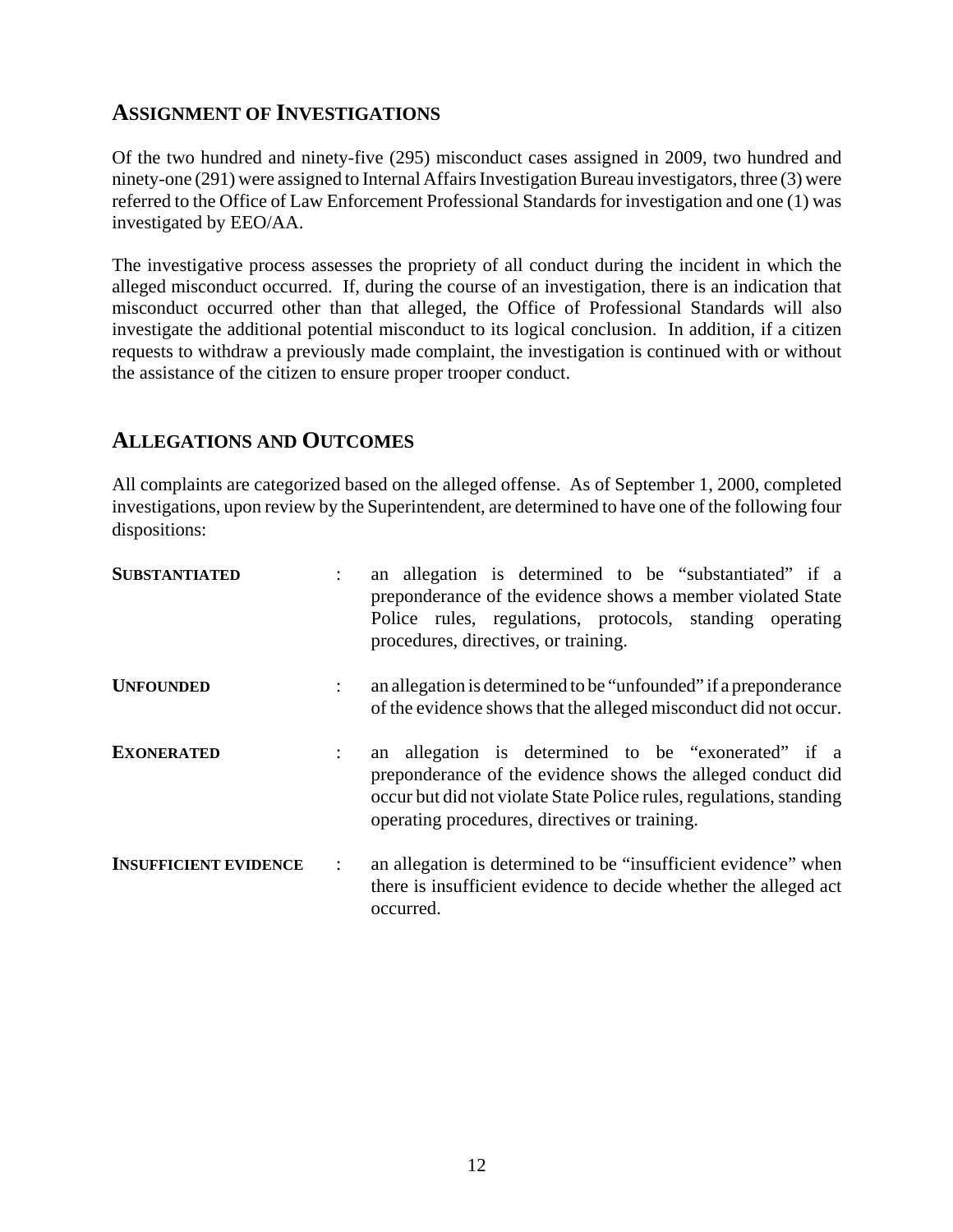## **MISCONDUCT INVESTIGATIONS OPENED IN 2009**

There were two hundred and ninety-five (295) misconduct investigations opened in 2009. The following paragraphs report the status of these cases. Of these cases, two hundred and fourteen (214) were initiated as the result of citizen complaints and eighty-one (81) cases were opened because of complaints made by State Police supervisors or other members.

Of the two hundred and fourteen (214) citizen initiated investigations, seventy-two (72) (34%) remain active, fifty-nine (59) (28%) are in the review process or pending discipline, sixty-three (63) (29%) have been completed, and twenty (20) (9%) have been suspended pending court action or other administrative action. Of the sixty-three (63) completed, fifteen (15) (24%) resulted in substantiated primary or secondary allegations.

Of the eighty-one (81) complaints initiated by State Police supervisors or members twenty-six (26) (32%) remain active, twenty (20) (25%) are in the review process or pending discipline, twenty-one (21) (26%) have been completed, and fourteen (14) (17%) have been suspended pending court action or other administrative action. Of the twenty-one (21) completed, ten (10) (48%) resulted in substantiated primary or secondary allegations.

## **SUMMARY OF NEW COMPLAINTS:**

The table on the following page summarizes the total number of complaints received by the Office of Professional Standards during the year 2009 that resulted in Internal Investigations, the origin of the complaints, the total number of Principals (members of the Division who have been identified as the subjects of the investigations), and the general categories of the allegations.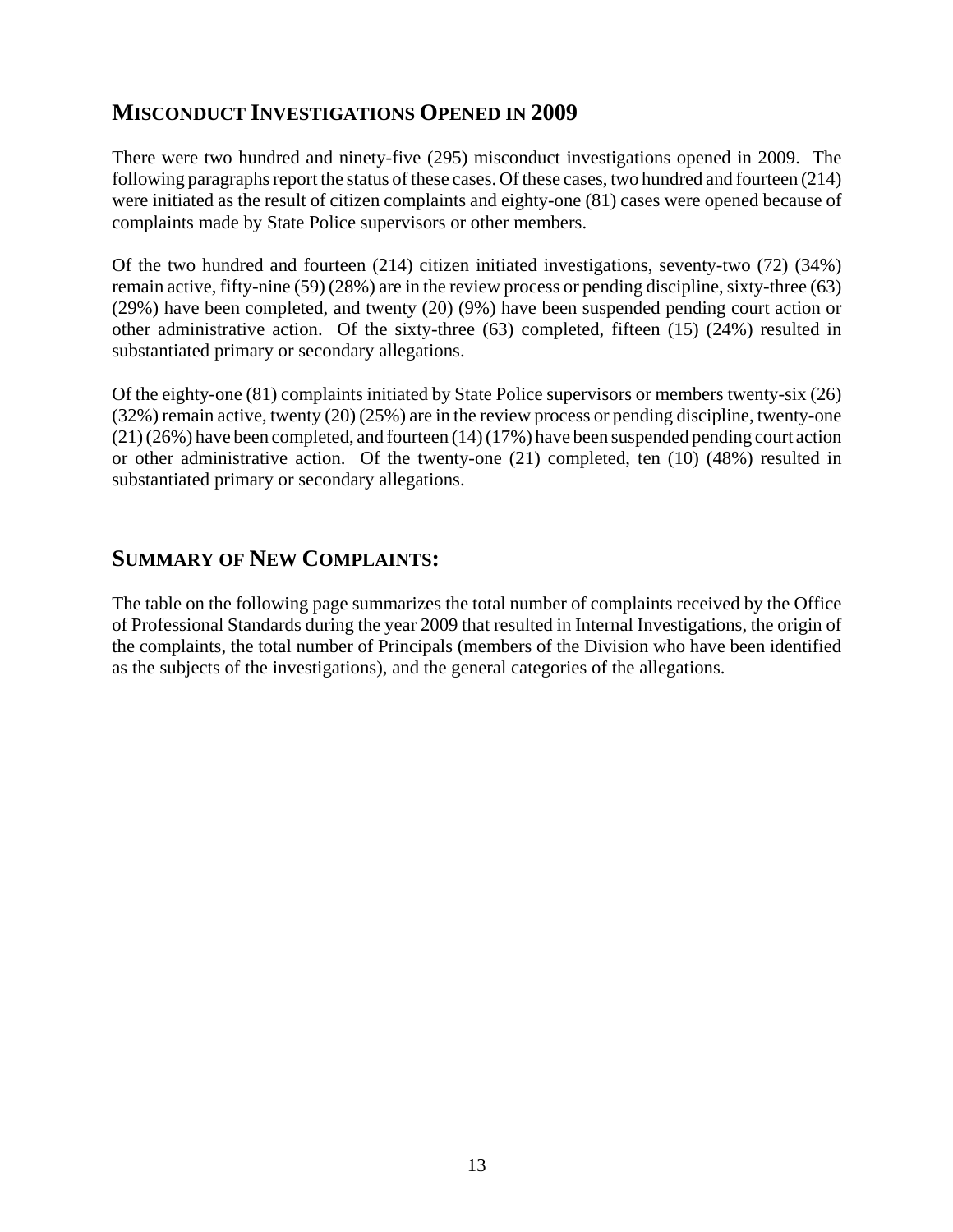| 2009 Cases Received by Category for Internal Investigation |                         |                                         |                         |  |  |
|------------------------------------------------------------|-------------------------|-----------------------------------------|-------------------------|--|--|
| Complaint<br>Classification*                               | Origin                  | <b>Principals</b><br>(Involved Members) |                         |  |  |
|                                                            | Public                  | ${\rm SP}$                              |                         |  |  |
| Administrative<br>Violation                                | 5                       | 15                                      | 17                      |  |  |
| <b>Alcohol Violation</b>                                   | $\overline{\mathbf{3}}$ | $\overline{2}$                          | $\overline{7}$          |  |  |
| Assault                                                    | $\mathbf{1}$            | $\boldsymbol{0}$                        | $\mathbf{1}$            |  |  |
| Attitude and<br>Demeanor                                   | 22                      | $\mathbf{1}$                            | 28                      |  |  |
| Differential<br>Treatment                                  | 51                      | 6                                       | 86                      |  |  |
| Domestic Violence                                          | 8                       | $\overline{7}$                          | 14                      |  |  |
| Driving Violation                                          | 3                       | $\overline{2}$                          | 6                       |  |  |
| Drug Violation                                             | $\boldsymbol{0}$        | $\boldsymbol{0}$                        | $\boldsymbol{0}$        |  |  |
| Excessive Use of<br>Force                                  | 43                      | $\overline{7}$                          | 97                      |  |  |
| Failure to Perform<br>Duty                                 | $\overline{\mathbf{4}}$ | $\overline{2}$                          | 6                       |  |  |
| <b>False Arrest</b>                                        | $\mathbf{1}$            | $\boldsymbol{0}$                        | $\overline{\mathbf{4}}$ |  |  |
| Improper Search                                            | $\mathbf{1}$            | $\boldsymbol{0}$                        | $\overline{2}$          |  |  |
| Other                                                      | 68                      | 37                                      | 126                     |  |  |
| Other Harassment                                           | $\overline{\mathbf{3}}$ | $\boldsymbol{0}$                        | 6                       |  |  |
| Theft                                                      | $\mathbf{1}$            | $\overline{2}$                          | $\boldsymbol{2}$        |  |  |
| Totals                                                     | 214                     | 81                                      | 402                     |  |  |

\* In 2008, OPS imposed a hierarchy matrix regarding classification of cases to provide consistency to the classification process. Each reportable incident report receives one classification. Some cases contain multiple allegations.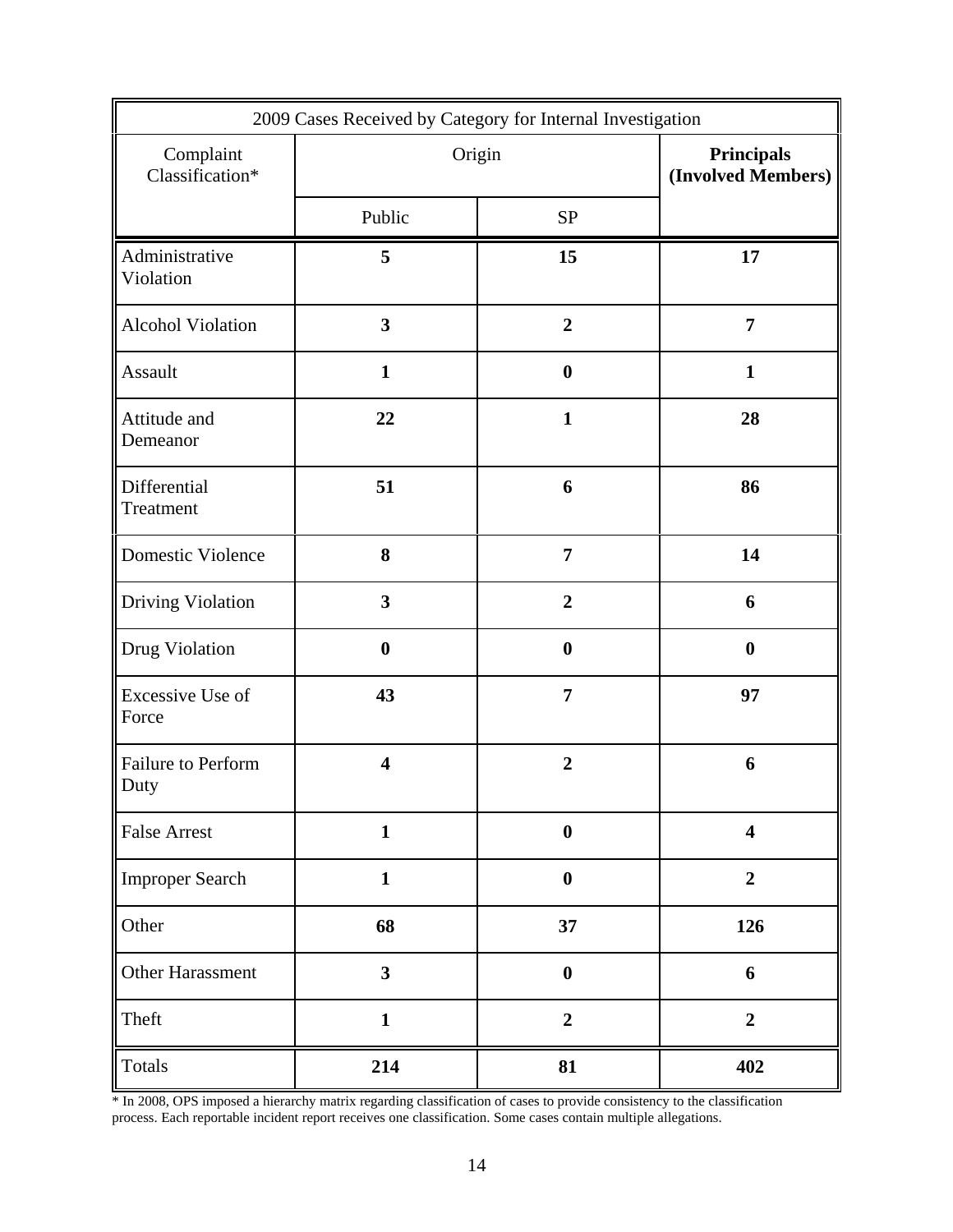## **COMPLETED DISCIPLINE**

The State Police disciplinary system provides for three formal dispositions of substantiated violations of Rules and Regulations. They are:

| <b>GENERAL DISCIPLINARY HEARING</b> | may result in termination, suspension of any duration<br>imposed by the Superintendent, and/or a reduction in<br>rank and/or grade |
|-------------------------------------|------------------------------------------------------------------------------------------------------------------------------------|
| SUMMARY DISCIPLINARY HEARING :      | may result in a suspension of up to thirty (30) days                                                                               |
| <b>MINOR DISCIPLINE</b>             | may result in a suspension of up to five (5) days                                                                                  |

#### **SYNOPSIS OF MAJOR DISCIPLINE:**

The following is a synopsis of discipline imposed as a result of General Disciplinary Hearings convened during the calendar year 2009:

Member pled guilty to acting to their personal discredit and to the discredit of the Division by engaging in questionable conduct on-duty, specifically, by failing to obey a direct order of a commissioned officer and failing to take appropriate police action after being instructed to do so. The member was suspended for thirty (30) days.

Member pled guilty to acting to their personal discredit and to the discredit of the Division by engaging in questionable conduct on-duty, specifically, by failing to obey a written order. The member was suspended for thirty (30) days.

Member pled guilty to acting to their personal discredit and to the discredit of the Division by engaging in questionable conduct off-duty, specifically by engaging in verbal dispute that escalated to a physical altercation. The member was suspended for twenty-nine (29) days.

Member pled guilty to acting to their personal discredit and to the discredit of the Division by engaging in questionable conduct on-duty, specifically, by failing to provide full information in an internal investigation. The member was suspended for sixty (60) days.

Member pled guilty to acting to their personal discredit and to the discredit of the Division by engaging in questionable conduct on-duty, specifically, by failing to provide full information in an internal investigation. The member was suspended for forty-five (45) days.

Member pled guilty to acting to their personal discredit and to the discredit of the Division by engaging in questionable conduct on-duty, specifically, by inappropriately accessing personal property of a subject who was in State Police custody. The member subsequently failed to provide full information during the internal investigation. The member was suspended for one hundred twenty (120) days.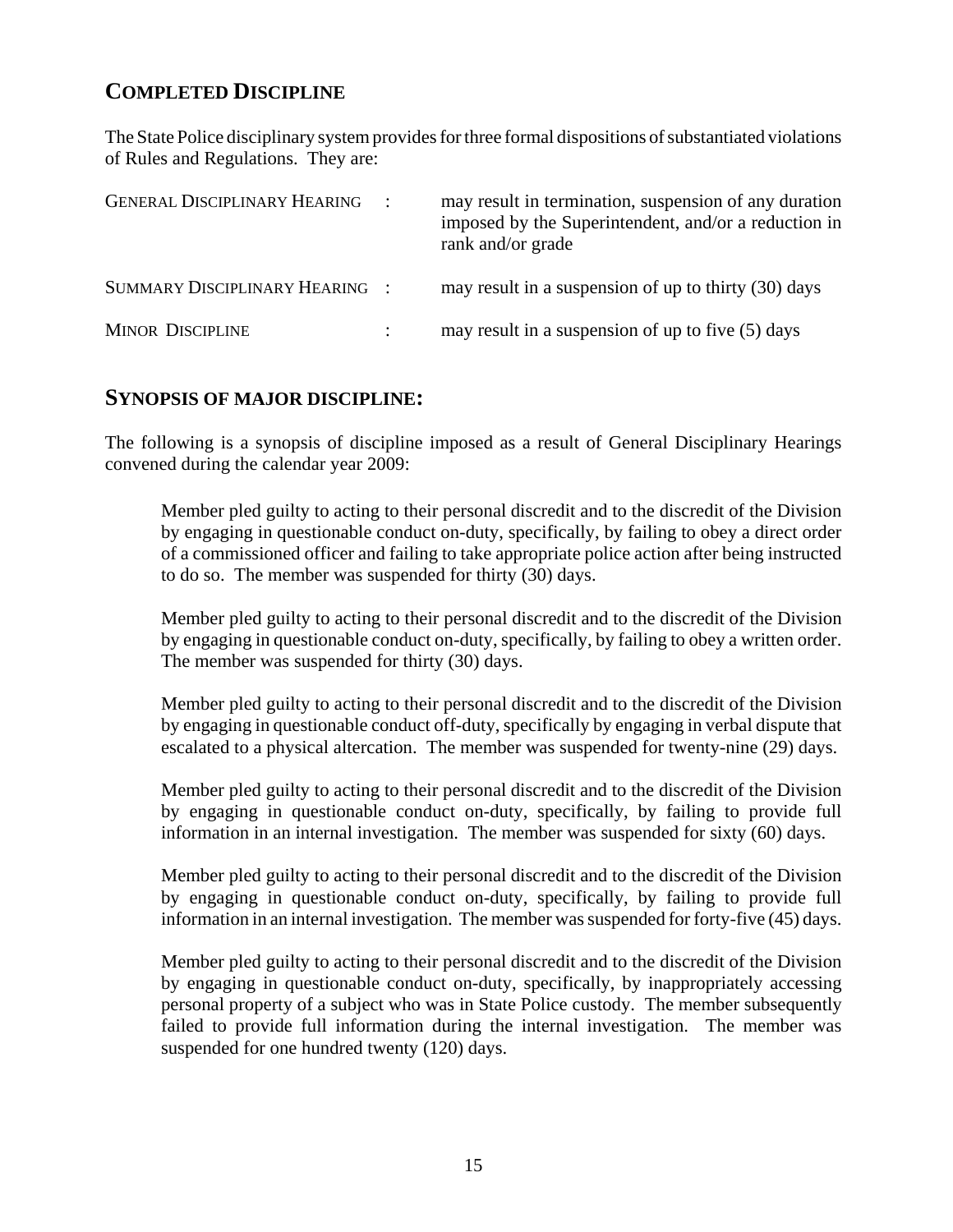Member pled guilty to acting to their personal discredit and to the discredit of the Division by engaging in questionable conduct on-duty, specifically, by reporting to their duty assignment while being unfit for duty. The member also failed to report an accident involving their assigned troop transportation. The member resigned from the Division prior to imposition of discipline.

Member pled guilty to acting to their personal discredit and to the discredit of the Division by engaging in questionable conduct on-duty, specifically, by leaving the member's assigned area of responsibility and improperly parking in a handicapped parking space. Furthermore, the member engaged in a verbal dispute of a personal nature with the store's manager while in State Police uniform. The member was suspended for thirty (30) days.

Member pled guilty to acting to their personal discredit and to the discredit of the Division by engaging in questionable conduct on and off-duty, specifically, by using their position as a New Jersey State Trooper to secure unwarranted privileges for himself. Further, the member knowingly returned damaged merchandise to a business establishment and was fully reimbursed by the owner. The member was suspended for four hundred forty-seven (447) days, paid restitution to the owner and separated from the Division.

Member pled guilty to acting to their personal discredit and to the discredit of the Division by willfully disobeying a written order. As a direct result of their behavior, the well being of other members was put at risk. The member was suspended for two hundred seventy (270) days.

Member pled guilty to acting to their personal discredit and to the discredit of the Division by engaging in questionable conduct on and off-duty, specifically, by using their official position to secure unwarranted privileges. The member also maintained questionable associations which interfered with the proper performance of their duty. Further, the member knowingly made false statements when interviewed during the internal investigation. The member was suspended for one hundred eighty (180) days and separated from Division.

Member pled guilty to acting to their personal discredit and to the discredit of the Division by engaging in questionable conduct on-duty, specifically, by performing their job in a culpably inefficient manner. The member failed to properly respond to a call for service and as a result evidence was mishandled. The member was suspended for thirty (30) days.

The following is a synopsis of discipline imposed as a result of Summary Disciplinary Hearings convened during the calendar year 2009:

Member pled guilty to acting to their personal discredit and to the discredit of the Division by engaging in questionable conduct off-duty, specifically, by failing to comply with the direction of the local police after several requests. The member also failed to carry an authorized weapon while off-duty in violation of Division Rules and Regulations. The member was suspended for ten (10) days.

Member pled guilty to acting to their personal discredit and to the discredit of the Division by engaging in questionable conduct on-duty, specifically, by improperly utilizing Division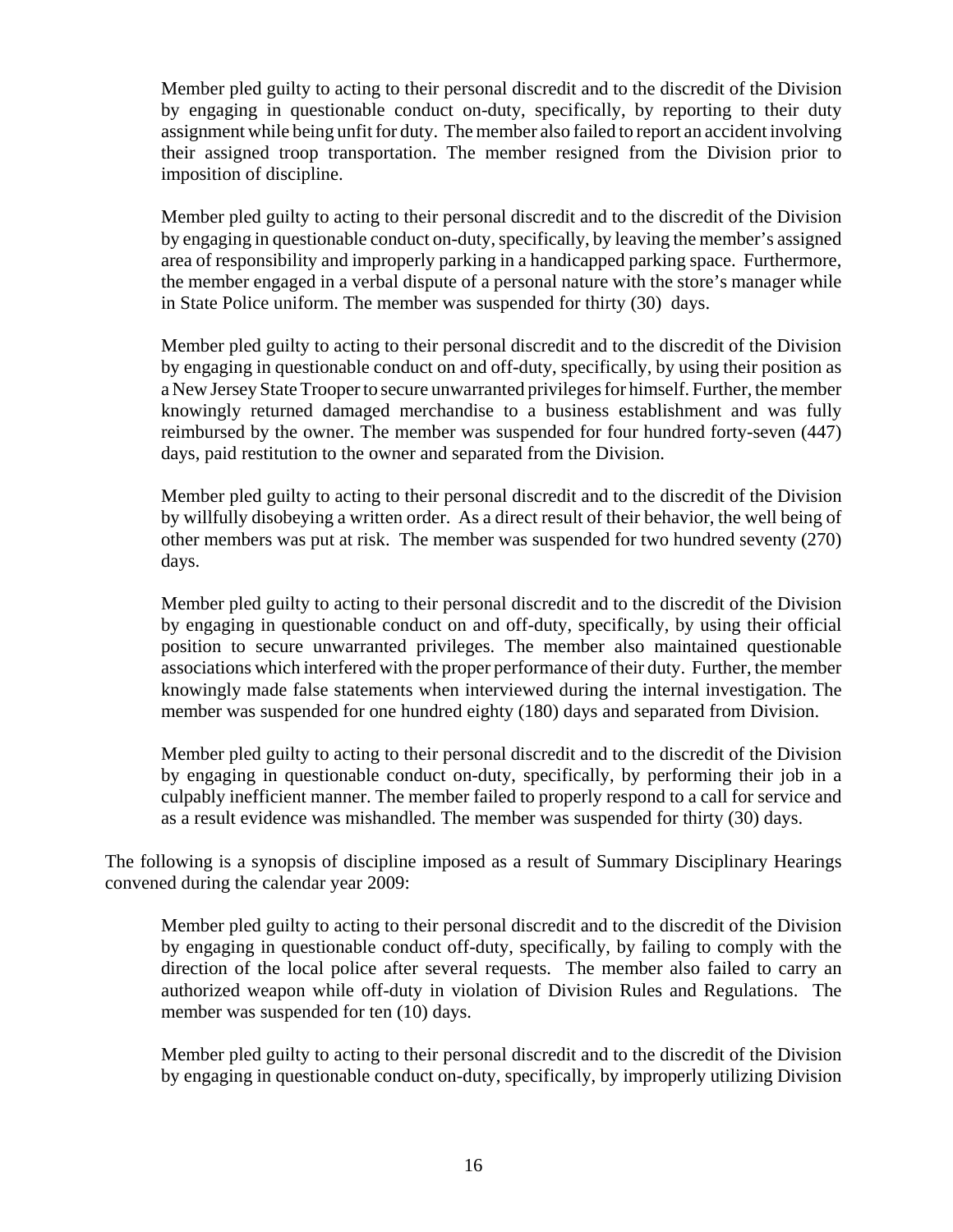transportation. Further the member instructed another member to author an erroneous activity report indicating the incident was an official State Police mission. The member was required to reimburse the Division for expenses incurred as a direct result of their actions and was also suspended for twenty (20) days and separated from the Division.

Member pled guilty to acting to their personal discredit and to the discredit of the Division by engaging in questionable conduct on-duty, specifically, by improperly handling evidence. The member was suspended for ten (10) days.

Member pled guilty to acting to their personal discredit and to the discredit of the Division by engaging in questionable conduct off-duty, specifically, by failing to exercise due care in the handling of a personally owned firearm, subsequently the member failed to report the incident in accordance to Standing Operating Procedures. The member was suspended for ten (10) days.

Member pled guilty to acting to their personal discredit and to the discredit of the Division by engaging in questionable conduct on and off-duty, specifically, by making a series of questionable decisions in the process, performing in a culpably inefficient manner. The member was suspended for thirty (30) days.

Member pled guilty to acting to their personal discredit and to the discredit of the Division by engaging in questionable conduct on-duty, specifically, by using their position to secure an unwarranted privileges for another member within the Division. The member was suspended for six (6) days.

Member pled guilty to acting to their personal discredit and to the discredit of the Division by engaging in questionable conduct on-duty, specifically, by performing their job in a culpably inefficient manner. The member failed to appear in court and also has been involved in repeated MVR activation infractions. The conduct related to the incidents had occurred in the past. The member was suspended for thirty (30) days .

Member pled guilty to acting to their personal discredit and to the discredit of the Division by engaging in questionable conduct on and off-duty, specifically, by improperly engaging in questionable conduct with a victim of a prior police related incident. The member was suspended for thirty (30) days.

#### **SYNOPSIS OF MINOR DISCIPLINE:**

Member failed to properly secure a subject in custody. (Written Reprimand)

Member failed to comply with MVR procedures. (Written Reprimand)

Member failed to renew vehicle registration and engaged in a dispute with a civilian while off-duty. (WR w/5 day suspension)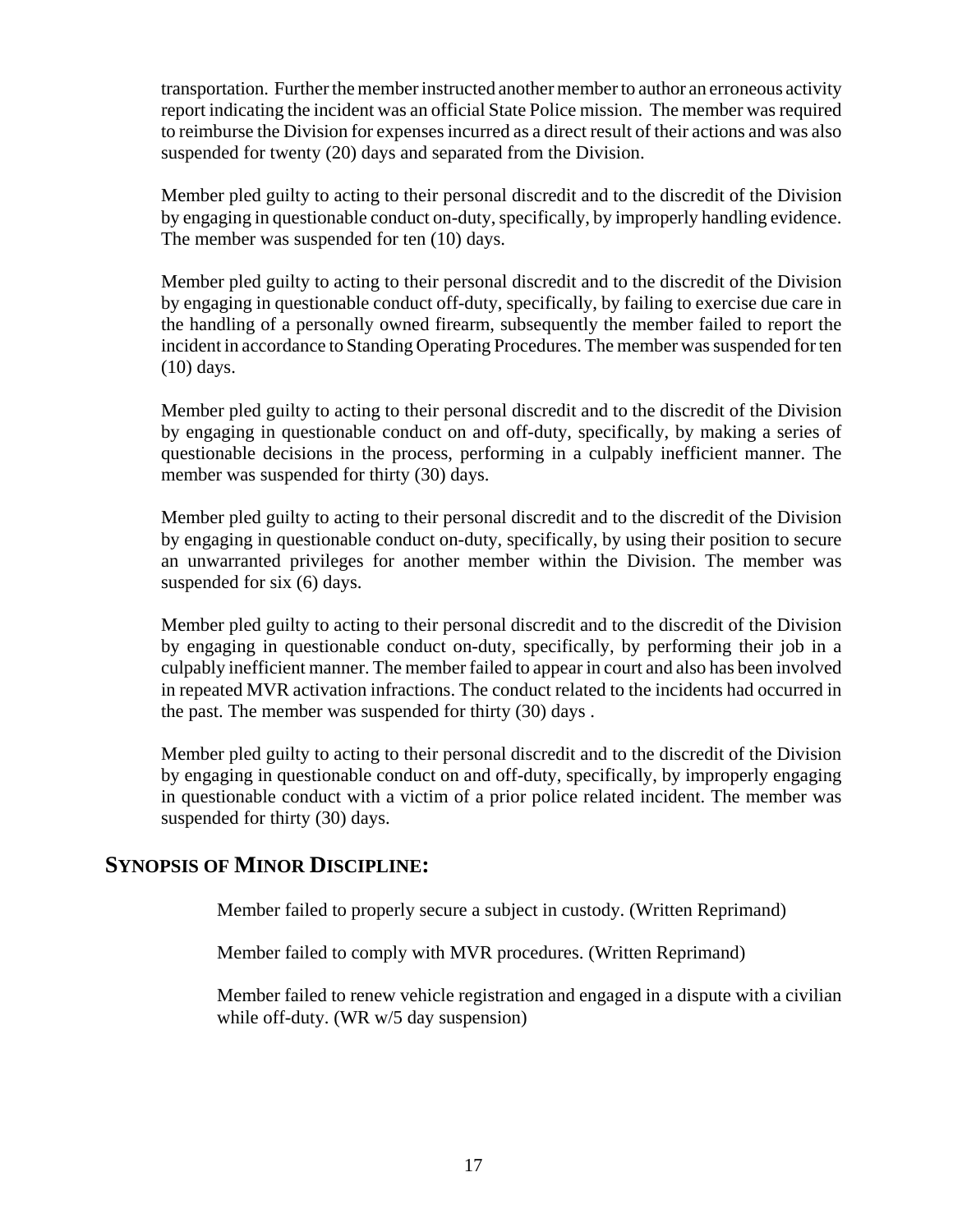Member failed to document in CAD, failed to notify the Division of information to which it takes cognizance, and failed to examine the extent of damage on a Troop Car which was involved in an accident. (WR w/5 day suspension)

Member failed to safeguard issued equipment (Ballistics Vest). (Written Reprimand)

Member failed to safeguard issued equipment (Off-Duty Badge). (Written Reprimand)

Member failed to document a visitor in the Station in CAD. (Written Reprimand)

Member failed to activate MVR during MV Stop, failed to call-in MV Stop, and failed to document MV Stop on Daily Activity Patrol log. (Written Reprimand)

Member was unauthorized in use of assigned troop transportation.(Written Reprimand)

Member failed to safeguard issued State Police Identification. (Written Reprimand)

Member failed to safeguard confidential State Police reports that were consequently released without authorization and operated an uninspected personal vehicle on a public roadway. (WR w/5 day suspension)

Member failed to conduct pre-operational check of MVR, failed to activate MVR during motor vehicle stop and failed to appear in court (lack of prosecution). (WR w/5 day suspension)

Member failed to safeguard Division property (Portable Radio). (Written Reprimand)

Member made an unprofessional and threatening comment while off-duty. (WR w/2 day suspension)

Member failed to document an interaction with a civilian at Station in CAD. (Written Reprimand)

Member improperly handled an issued firearm (Accidental Discharge). (Written Reprimand)

Member transported civilians in troop transportation without authorization. (Written Reprimand)

Member improperly accessed an outside agency by utilizing an electronic swipe card. This action allowed the member to gain access to a restricted area without authorization. (Written Reprimand)

Member displayed an improper attitude and demeanor to a motorist and unsafely operated assigned troop transportation. (WR w/5 day suspension)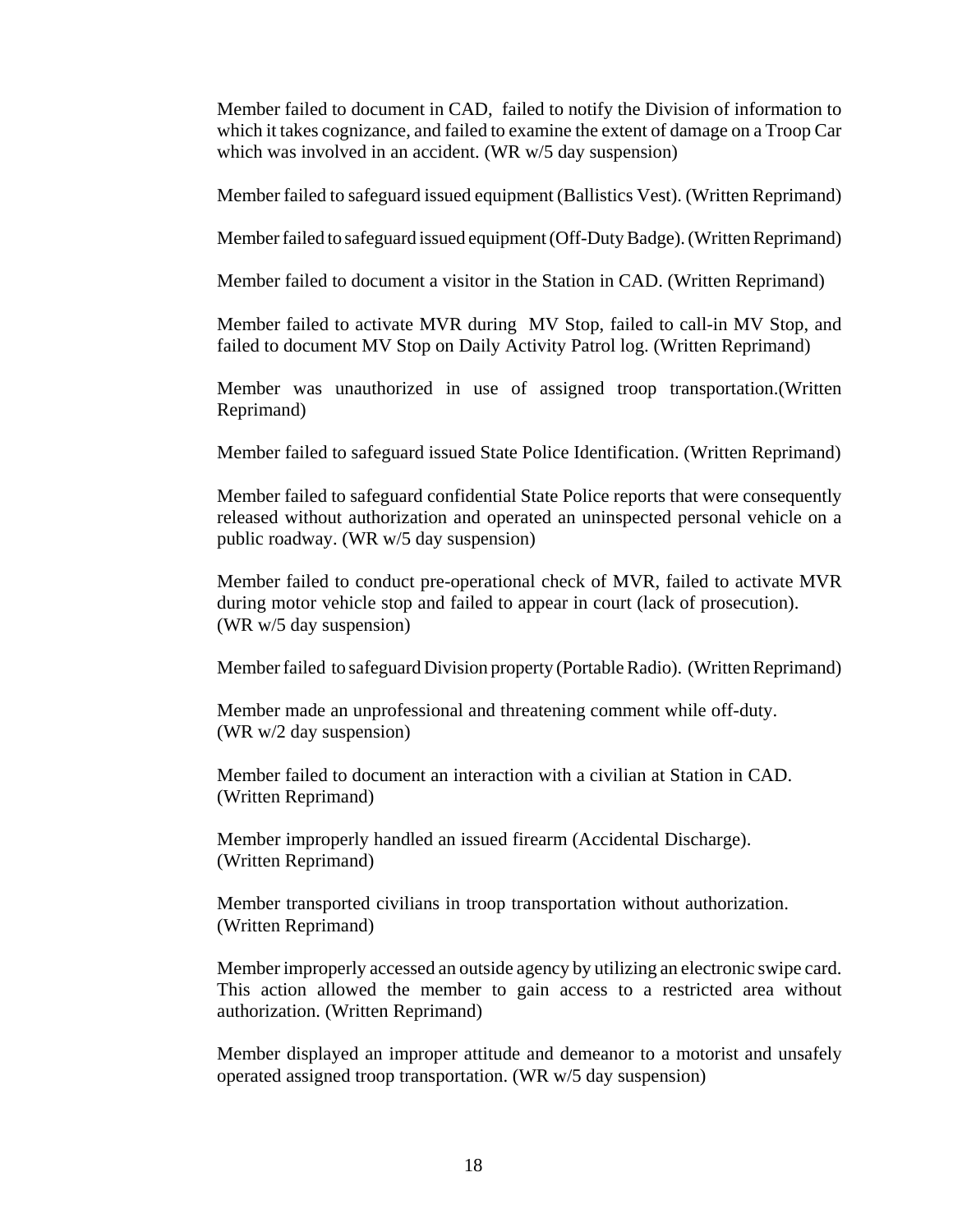Member displayed an improper attitude and demeanor to a motorist. (Written Reprimand)

Member failed to ensure the MVR was activated during a motor vehicle stop and failed to provide a compliment/complaint form to motorist. (Written Reprimand)

Member failed to complete a reportable incident form and failed to document CAD. (Written Reprimand)

Member improperly handled their issued firearm. (Written Reprimand)

Member left threatening comments on a civilian's voice mail. (WR w/3 day suspension)

Member failed to submit a reportable incident form which documented an alleged act of misconduct on a subordinate. (Written Reprimand)

Member improperly terminated a mobile video recording during a motor vehicle stop. (Written Reprimand)

Member displayed an improper attitude and demeanor during a motor vehicle stop and failed to properly perform pre-operational check of mobile video recorder. (Written Reprimand)

Member improperly discharged their issued firearm. (Written Reprimand)

Member failed to notify the Division of a minor troop car accident, failed to properly document on their patrol chart and failed to activate their assigned mobile video recorder. (Written Reprimand)

Member failed to safeguard their issued handcuffs. (Written Reprimand)

Member failed to properly submit a Reportable Incident Form.(Written Reprimand)

Member failed to safeguard issued Class "A" Hat and Badge. (Written Reprimand)

Member improperly operated their assigned troop transportation and transported civilian passengers without authorization. (WR w/5 day suspension)

**\*Note: Some issued Written Reprimands encompass multiple violations.**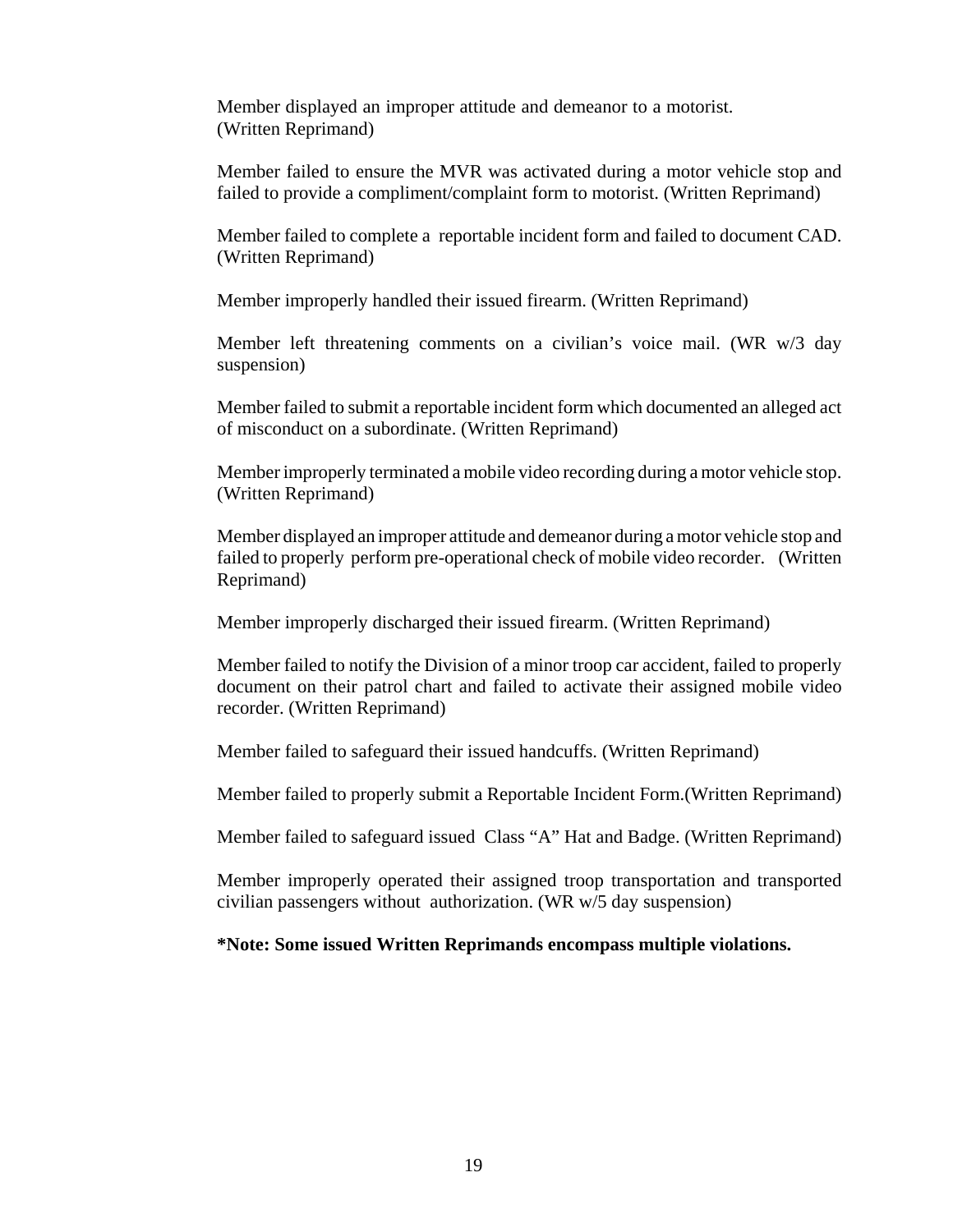## **SUMMARY OF COMPLETED CASES REPORTING PERIOD: JANUARY 1, 2009 THROUGH DECEMBER 31, 2009**

The intake and disposition of complaints is an ongoing process. During internal investigations, cases may be reclassified as a result of information obtained during the investigatory process. During the year, the Division consistently shares case data with the Office of Law Enforcement Professional Standards, as well as the Office of the Attorney General. Due to the fluid nature of internal investigations and the directions taken during internal investigations, slight numerical differences may exist if compared historically.

| CORRECTIVE ACTIONS TAKEN FOR CASES BY CATEGORY IN YEAR 20091 |                                                           |                                                     |                                                              |                                                              |                                    |  |  |
|--------------------------------------------------------------|-----------------------------------------------------------|-----------------------------------------------------|--------------------------------------------------------------|--------------------------------------------------------------|------------------------------------|--|--|
| <b>COMPLAINT</b><br><b>CLASSIFICATION</b>                    | COUNSELING/<br><b>PERFORMANCE</b><br><b>NOTICE ISSUED</b> | <b>WRITTEN</b><br><b>REPRIMAND</b><br><b>ISSUED</b> | <b>SUMMARY</b><br><b>DISCIPLINARY</b><br><b>HEARING HELD</b> | <b>GENERAL</b><br><b>DISCIPLINARY</b><br><b>HEARING HELD</b> | <b>NO FURTHER</b><br><b>ACTION</b> |  |  |
| <b>IMPROPER SEARCH</b>                                       | $\bf{0}$                                                  | $\bf{0}$                                            | $\bf{0}$                                                     | $\bf{0}$                                                     | $\bf{0}$                           |  |  |
| <b>THEFT</b>                                                 | $\bf{0}$                                                  | $\bf{0}$                                            | $\bf{0}$                                                     | $\mathbf{1}$                                                 | 6                                  |  |  |
| <b>ASSAULT</b>                                               | $\bf{0}$                                                  | $\bf{0}$                                            | $\bf{0}$                                                     | $\bf{0}$                                                     | $\bf{0}$                           |  |  |
| <b>EXCESSIVE FORCE</b>                                       | 5                                                         | $\mathbf{1}$                                        | $\mathbf{1}$                                                 | $\mathbf{0}$                                                 | 40                                 |  |  |
| <b>DIFFERENTIAL TREATMENT</b>                                | 10                                                        | $\mathbf{2}$                                        | $\mathbf{0}$                                                 | $\mathbf{0}$                                                 | 68                                 |  |  |
| <b>OTHER HARASSMENT</b>                                      | $\mathbf{1}$                                              | $\bf{0}$                                            | $\bf{0}$                                                     | $\bf{0}$                                                     | 6                                  |  |  |
| <b>DOMESTIC VIOLENCE</b>                                     | $\bf{0}$                                                  | $\bf{0}$                                            | $\bf{0}$                                                     | 1 <sup>2</sup>                                               | $\overline{7}$                     |  |  |
| <b>DRUG VIOLATION</b>                                        | $\bf{0}$                                                  | $\bf{0}$                                            | $\bf{0}$                                                     | $\bf{0}$                                                     | $\bf{0}$                           |  |  |
| <b>ALCOHOL VIOLATION</b>                                     | $\bf{0}$                                                  | $\bf{0}$                                            | $\mathbf{0}$                                                 | 2 <sup>3</sup>                                               | $\mathbf{1}$                       |  |  |
| <b>FAILURE TO PERFORM DUTY</b>                               | $\mathbf{2}$                                              | $\mathbf{0}$                                        | $\mathbf{0}$                                                 | $\mathbf{2}$                                                 | 10                                 |  |  |
| <b>DRIVING VIOLATION</b>                                     | $\mathbf{2}$                                              | $\mathbf{2}$                                        | $\bf{0}$                                                     | $\bf{0}$                                                     | $\mathbf{1}$                       |  |  |
| <b>ATTITUDE AND DEMEANOR</b>                                 | $\mathbf{3}$                                              | 8 <sup>4</sup>                                      | $\bf{0}$                                                     | $\bf{0}$                                                     | 6                                  |  |  |
| <b>ADMIN. VIOLATION</b>                                      | 4                                                         | 13 <sup>5</sup>                                     | $\overline{2}$                                               | $\bf{0}$                                                     | 5                                  |  |  |
| <b>FALSE ARREST</b>                                          | $\bf{0}$                                                  | $\bf{0}$                                            | $\bf{0}$                                                     | $\mathbf{0}$                                                 | $\bf{0}$                           |  |  |
| <b>NON-REPORTABLE INCIDENT</b>                               | $\bf{0}$                                                  | $\mathbf{0}$                                        | $\mathbf{0}$                                                 | $\mathbf{0}$                                                 | $\bf{0}$                           |  |  |
| <b>OTHER</b>                                                 | 14                                                        | 16                                                  | 6                                                            | 86                                                           | 74                                 |  |  |
| <b>TOTALS</b>                                                | 41                                                        | 42                                                  | 9                                                            | 14                                                           | 224                                |  |  |

**<sup>1</sup>** Number indicates the highest level of intervention per case; only one classification per case, however, each case many have multiple allegations.

**<sup>2</sup>** One member retired prior to imposition of discipline.

**<sup>3</sup>** One member terminated prior to imposition of discipline.

**<sup>4</sup>** One member retired prior to imposition of discipline.

**<sup>5</sup>** One member retired prior to imposition of discipline.

**<sup>6</sup>** Two members resigned prior to imposition of discipline.